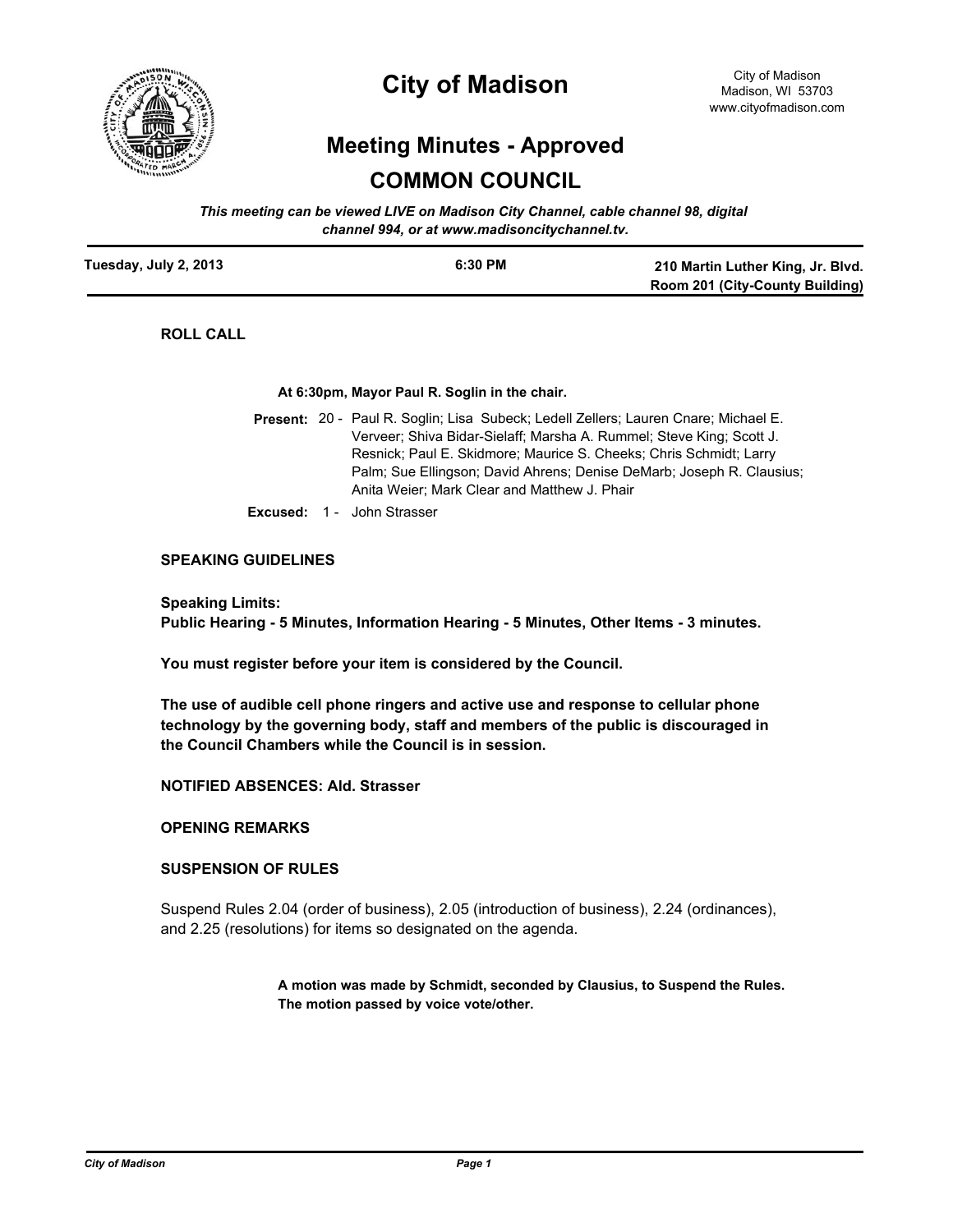#### **HONORING RESOLUTIONS**

- **1. [30732](http://madison.legistar.com/gateway.aspx?m=l&id=/matter.aspx?key=33564)** Commending Stuart Levitan on his exceptional service as Commissioner and Chair of the Community Development Authority and his many other positions of trust for the City of Madison.
	- *Sponsors:* Sue Ellingson, Paul R. Soglin, David Ahrens, Shiva Bidar-Sielaff, Maurice S. Cheeks, Joseph R. Clausius, Mark Clear, Lauren Cnare, Denise DeMarb, Steve King, Larry Palm, Matthew J. Phair, Scott J. Resnick, Marsha A. Rummel, Chris Schmidt, Paul E. Skidmore, John Strasser, Lisa Subeck, Michael E. Verveer, Anita Weier and Ledell Zellers

**A motion was made by Ellingson, seconded by Schmidt, to Adopt Unanimously Under Suspension of Rules 2.04, 2.24, & 2.25. The motion passed by voice vote/other.**

## **PETITIONS AND COMMUNICATIONS**

#### **EARLY PUBLIC COMMENT**

## **SPECIAL ORDER OF BUSINESS AT 6:45 PM**

#### **PRESENTATION OF CONSENT AGENDA**

At this time, a consent agenda will be moved with the recommended action listed for each item EXCEPT:

1) items which have registrants wishing to speak. 2) items which require an extraordinary (roll call) vote and are not included on the consent agenda by unanimous consent. 3) items which alderperson(s) have separated out for discussion/debate purposes.

## **RECESSED PUBLIC HEARINGS - BEGIN AT 6:45 PM**

#### **REPORT OF ALCOHOL REVIEW COMMITTEE**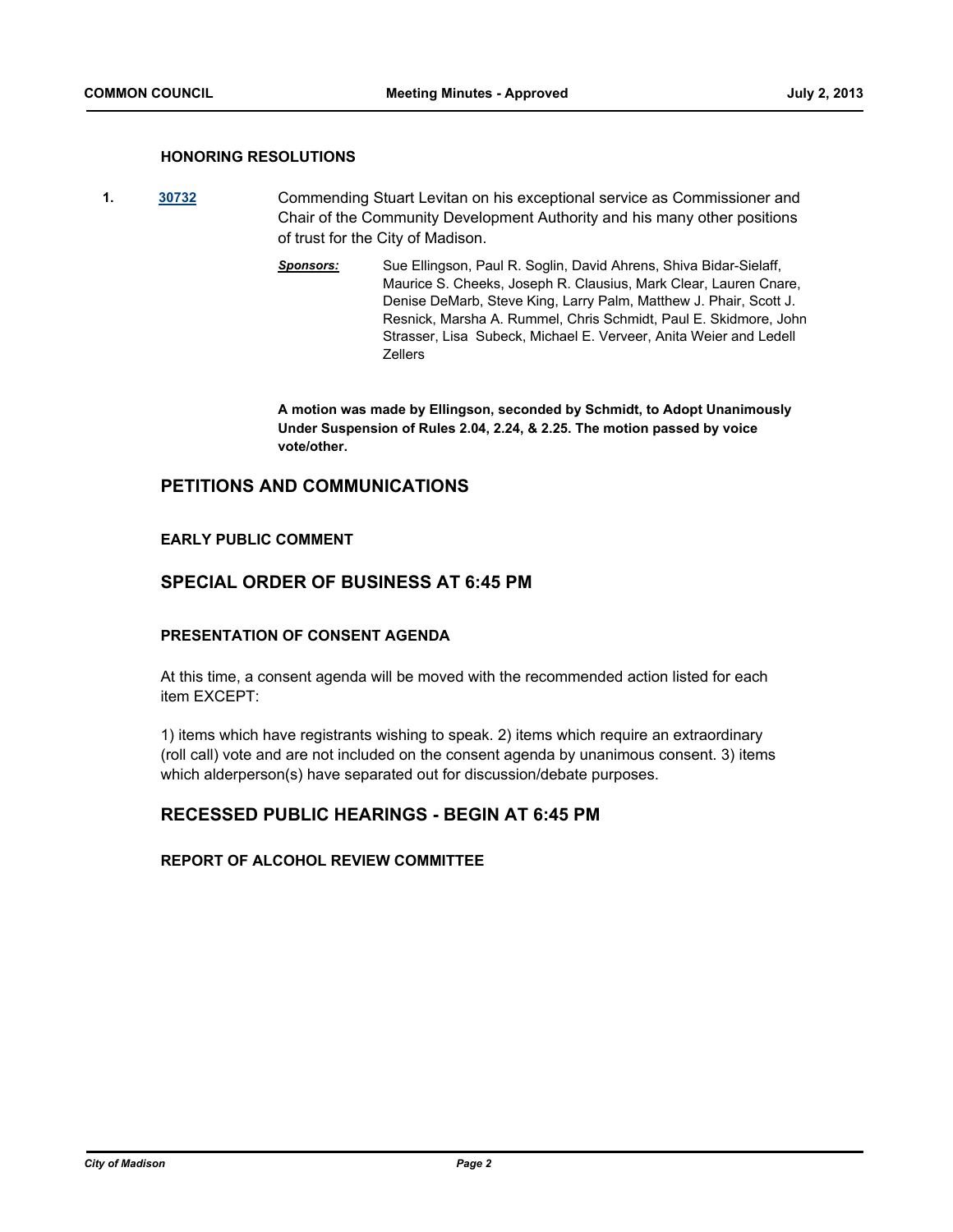**2. [30000](http://madison.legistar.com/gateway.aspx?m=l&id=/matter.aspx?key=32877)** Public Hearing - New License RBSchultzy LLC • dba Baldwin St. Grille 1304 E Washington Ave • Agent: Ryan Schultz • Estimated Capacity: 84 Class B Combination Liquor & Beer • 50% alcohol, 50% food Aldermanic District 2 (Alder Zellers) • Police Sector 409

**A motion was made by Schmidt, seconded by Resnick, to Grant with Condition(s) and Close the Public Hearing. The conditions are: 1. The licensee posts a sign at the back door stating no alcohol is allowed outside. 2. Smokers are encouraged to smoke outside the front of the building.**

**3. No exterior areas are included in the licensed premise. The motion passed by voice vote/other.**

## **PUBLIC HEARINGS - BEGIN AT 6:45 PM**

#### **REPORT OF ALCOHOL LICENSE REVIEW COMMITTEE**

**3. [30390](http://madison.legistar.com/gateway.aspx?m=l&id=/matter.aspx?key=33280)** Public Hearing - New License Brat und Brau Inc • dba Brat und Brau 2933 N Sherman Ave • Agent: Patrick Hiebing • Estimated Capacity: 88 Class B Beer, Class C Wine • 25% alcohol, 75% food Aldermanic District 12 (Alder Palm) • Police Sector 504

> **A motion was made by Schmidt, seconded by Resnick, to Grant and Close the Public Hearing. The motion passed by voice vote/other.**

**4. [30391](http://madison.legistar.com/gateway.aspx?m=l&id=/matter.aspx?key=33281)** Public Hearing - New License La Taguara LLC • dba La Taguara 3502 E Washington Ave • Agent: Jeykell Badell • Estimated Capacity: 40 Class B Beer, Class C Wine • 5% alcohol, 95% food Aldermanic District 15 (Alder Ahrens) • Police Sector 503

> **A motion was made by Schmidt, seconded by Resnick, to Grant and Close the Public Hearing. The motion passed by voice vote/other.**

**5. [30392](http://madison.legistar.com/gateway.aspx?m=l&id=/matter.aspx?key=33282)** Public Hearing - New License BBC Harmony Bar LLC • dba Hamony Bar and Grill 2201 Atwood Ave • Agent: Bradley Czachor • Estimated Capacity: 195 Class B Combination Liquor & Beer • 55% alcohol, 45% food Aldermanic District 6 (Alder Rummel) • Police Sector 601

> **A motion was made by Schmidt, seconded by Resnick, to Grant and Close the Public Hearing. The motion passed by voice vote/other.**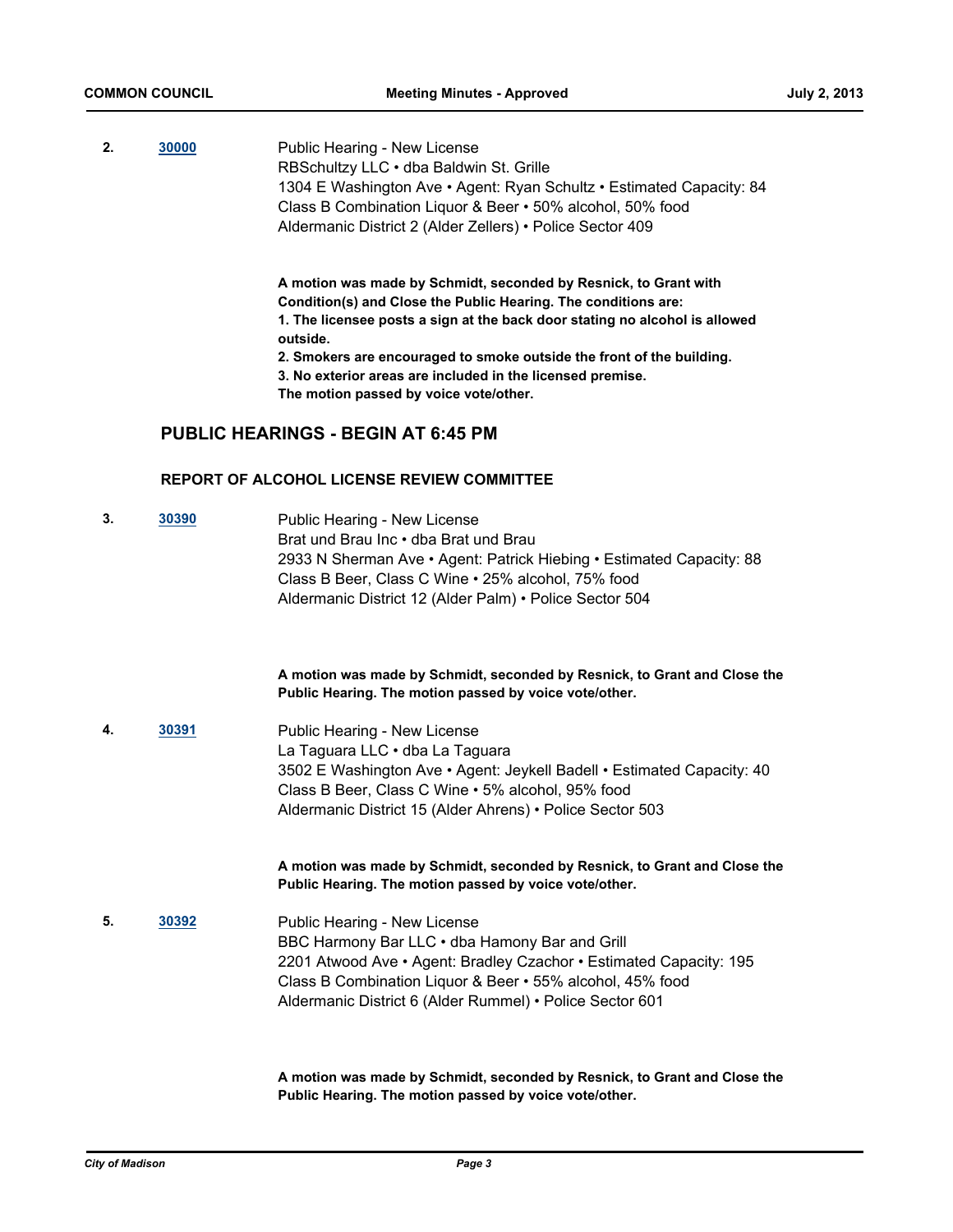| 6. | 30393 | Public Hearing - New License<br>R & I Investment . dba Crandalls Restaurant<br>334 State St • Agent: Ivan Pimentel • Estimated Capacity: 100<br>Class B Beer, Class C Wine • 10% alcohol, 90% food<br>Aldermanic District 4 (Alder Verveer) • Police Sector 403 • Density Area |
|----|-------|--------------------------------------------------------------------------------------------------------------------------------------------------------------------------------------------------------------------------------------------------------------------------------|
|    |       | A motion was made by Schmidt, seconded by Resnick, to Grant with<br>Condition(s) and Close the Public Hearing. The condition is:<br>The licensee must meet the definition of a restaurant at all times.<br>The motion passed by voice vote/other.                              |
| 7. | 30394 | Public Hearing - New License<br>FT Acquisition LLC . dba Flat Top Grill<br>538 N Midvale Blvd • Agent: Adam Dunnington • Estimated Capacity: 101<br>Class B Combination Liquor & Beer • 10% alcohol, 90% food<br>Aldermanic District 11 (Alder Schmidt) • Police Sector 108    |
|    |       | A motion was made by Schmidt, seconded by Resnick, to Grant and Close the<br>Public Hearing. The motion passed by voice vote/other.                                                                                                                                            |
|    |       | <b>REPORT OF BOARD OF PUBLIC WORKS</b>                                                                                                                                                                                                                                         |
| 8. | 30596 | Approving Plans, Specifications, And Schedule Of Assessments For East<br>Johnson Street Reconstruction Assessment District - 2014.                                                                                                                                             |
|    |       | <b>BOARD OF PUBLIC WORKS</b><br><b>Sponsors:</b>                                                                                                                                                                                                                               |
|    |       | A motion was made by Schmidt, seconded by Resnick, to Adopt Under<br>Suspension of Rules 2.04, 2.05, 2.24, and 2.25. The motion passed by voice<br>vote/other.                                                                                                                 |

## **REPORT OF PLAN COMMISSION**

**9. [30370](http://madison.legistar.com/gateway.aspx?m=l&id=/matter.aspx?key=33259)** Amending Section 28.051 of the Madison General Ordinances to allow for greater density in the TR-U2 District.

*Sponsors:* Ledell Zellers

**A motion was made by Schmidt, seconded by Resnick, to Adopt and Close the Public Hearing. The motion passed by voice vote/other.**

## **END OF PUBLIC HEARINGS**

## **ITEM FOR RECONSIDERATION**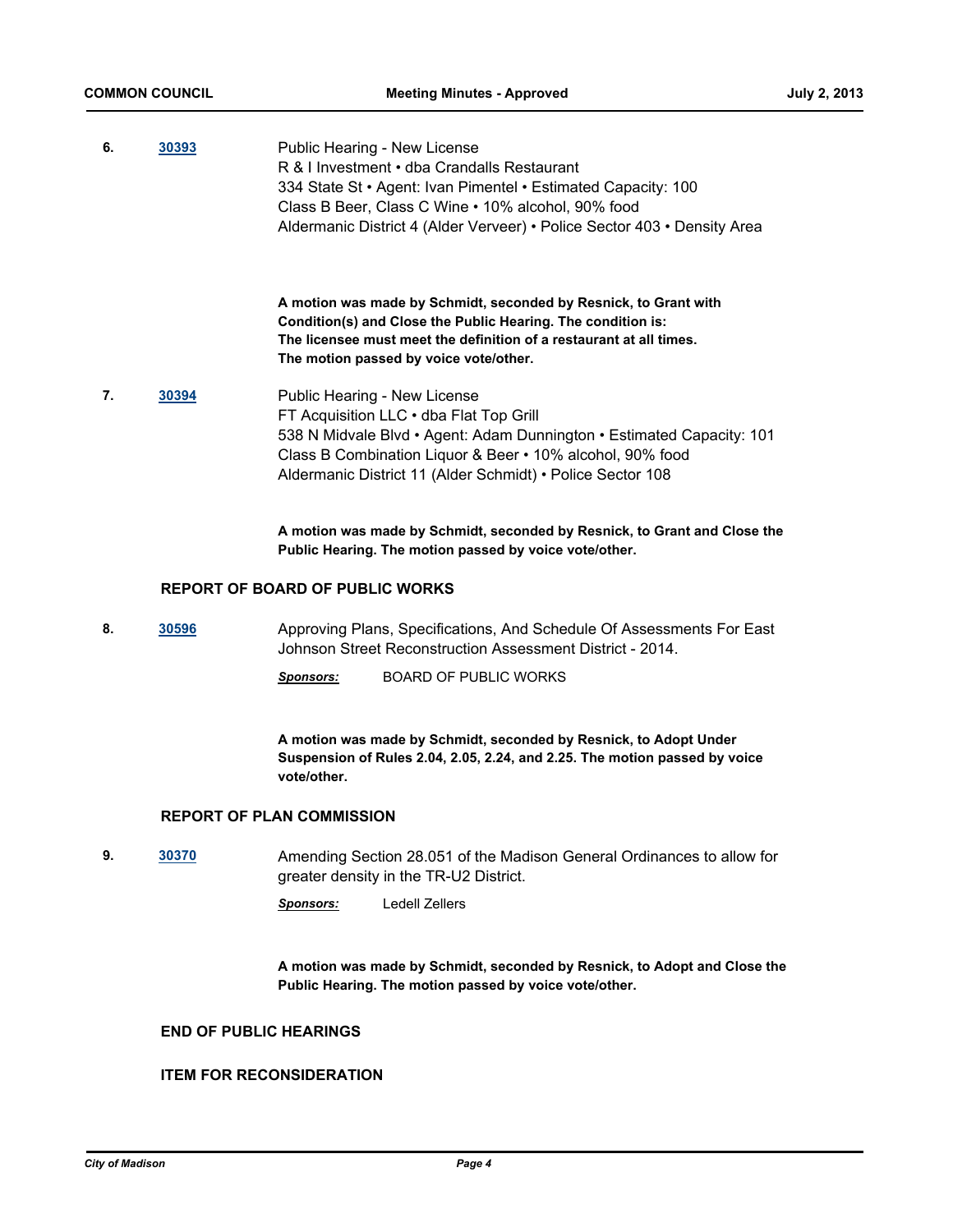- **10. [30193](http://madison.legistar.com/gateway.aspx?m=l&id=/matter.aspx?key=33077)** Awarding Public Works Contract No. 7106, Brayton Lot Repairs.
	- *Sponsors:* BOARD OF PUBLIC WORKS

**A motion was made by Schmidt, seconded by Rummel, to Reconsider. The motion passed by voice vote/other.**

**A motion was made by Schmidt, seconded by Cnare, to Adopt. The motion passed by voice vote/other.**

## **BUSINESS PRESENTED BY THE MAYOR**

**11. [30586](http://madison.legistar.com/gateway.aspx?m=l&id=/matter.aspx?key=33491)** Report of the Mayor submitting citizen committee appointments (introduction 6-18-2013; action 7-2-2013).

*Sponsors:* Paul R. Soglin

**A motion was made by Schmidt, seconded by Resnick, to Confirm. The motion passed by voice vote/other.**

**12. [30725](http://madison.legistar.com/gateway.aspx?m=l&id=/matter.aspx?key=33638)** Report of the Mayor submitting citizen committee appointments (introduction 7-2-2013; action 7-16-2013).

*Sponsors:* Paul R. Soglin

**A motion was made by Schmidt, seconded by Resnick, to Refer to a future Meeting to Confirm to the COMMON COUNCIL and should be returned by 7/16/2013. The motion passed by voice vote/other.**

**13. [30745](http://madison.legistar.com/gateway.aspx?m=l&id=/matter.aspx?key=33657)** Report of the Mayor submitting an alder committee appointment.

**A motion was made by Schmidt, seconded by Resnick, to Confirm. The motion passed by voice vote/other.**

- **14. [30751](http://madison.legistar.com/gateway.aspx?m=l&id=/matter.aspx?key=33664)** Authorizing the Parks Superintendent to enter into a cooperative grant agreement with the United States Department of the Interior, Fish and Wildlife Service for wetland restoration at Cherokee Marsh Conservation Park. (AD 18).
	- *Sponsors:* Paul R. Soglin, Joseph R. Clausius and Mark Clear

**This Resolution was Adopt Under Suspension of Rules 2.04, 2.05, 2.24, and 2.25**

*Sponsors:* Paul R. Soglin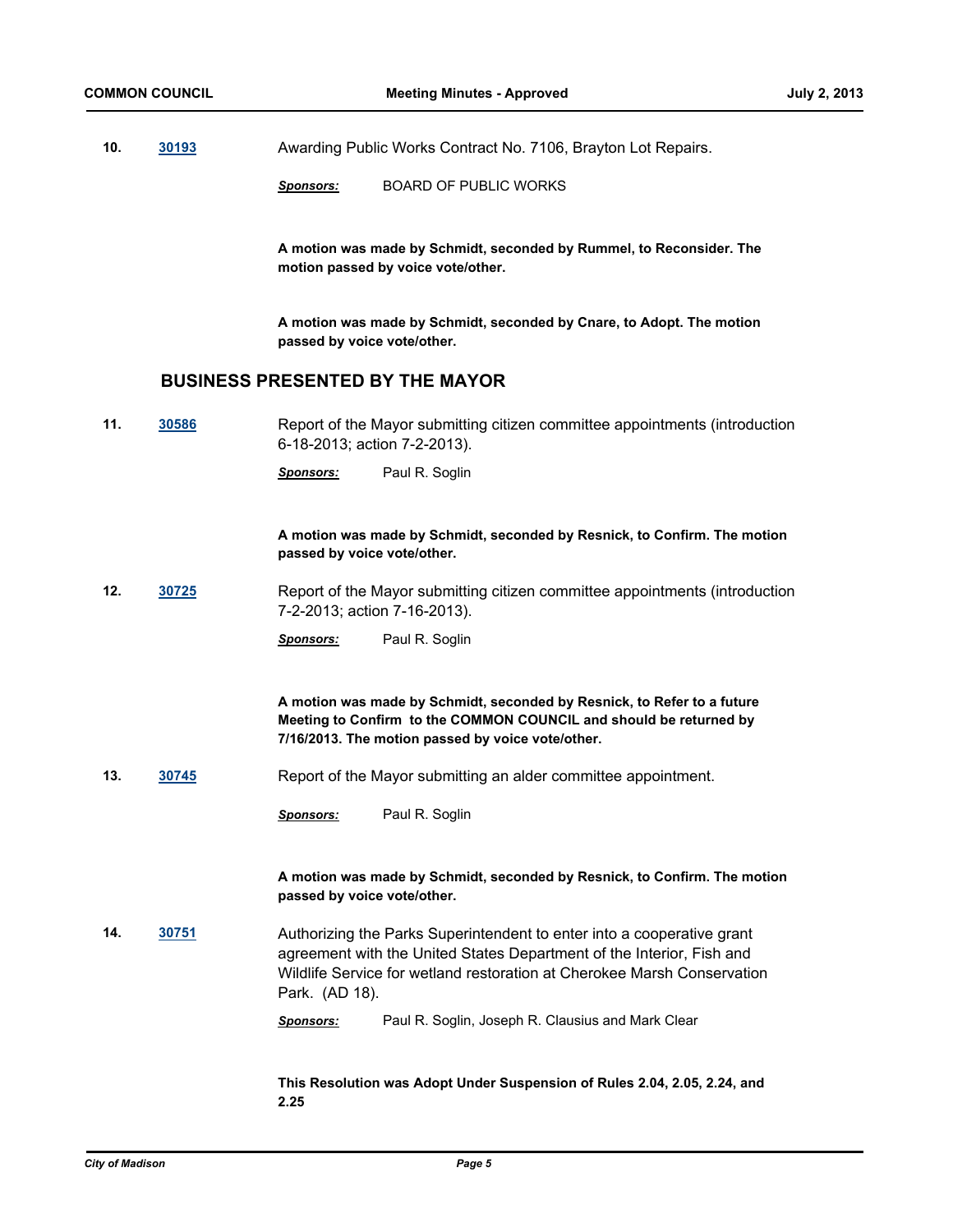## **REPORTS OF OFFICERS**

#### **REPORT OF ALCOHOL LICENSE REVIEW COMMITTEE**

| 15. | 30205 | Change of Licensed Premise<br>Headie Foods LLC • dba Cheba Hut • Capacity: 75 indoor, 16 outdoor<br>453 W Gilman St · Agent: Richard J. Wooten<br>Class B Beer • 8% alcohol, 92% food<br>Aldermanic District 4 (Alder Verveer) • Police Sector 403<br>Request to expand premise to outdoor seating area.                                                                                                     |
|-----|-------|--------------------------------------------------------------------------------------------------------------------------------------------------------------------------------------------------------------------------------------------------------------------------------------------------------------------------------------------------------------------------------------------------------------|
|     |       | A motion was made by Schmidt, seconded by Resnick, to Grant With<br>Condition(s), as follows:<br>1. Licensee shall provide the Madison Police Department with access to their<br>video recordings upon request and that all video records are maintained for a<br>minimum of five days.<br>2. Licensee will abide by all conditional use conditions set by Zoning.<br>The motion passed by voice vote/other. |
| 16. | 30483 | Temporary Class B Retailer license concurrent with<br><b>Street Use Permit</b><br>Madison Museum of Contemporary Art<br>Event Location: Capitol Square<br>Event Date: July 13-14, 2013<br>Aldermanic District 4 (Ald. Verveer)<br>Police District: 406<br>Art Fair on the Square                                                                                                                             |
|     |       | A motion was made by Schmidt, seconded by Resnick, to Grant. The motion<br>passed by voice vote/other.                                                                                                                                                                                                                                                                                                       |
| 17. | 30484 | Change of Agent<br>La Hacienda Inc · dba Restaurant Hacienda · 515 S Park St<br>New Agent: David Herrera<br>Class B Combination Liquor & Beer<br>Aldermanic District 13 (Alder Ellingson)                                                                                                                                                                                                                    |
|     |       | A motion was made by Schmidt, seconded by Resnick, to Grant. The motion<br>passed by voice vote/other.                                                                                                                                                                                                                                                                                                       |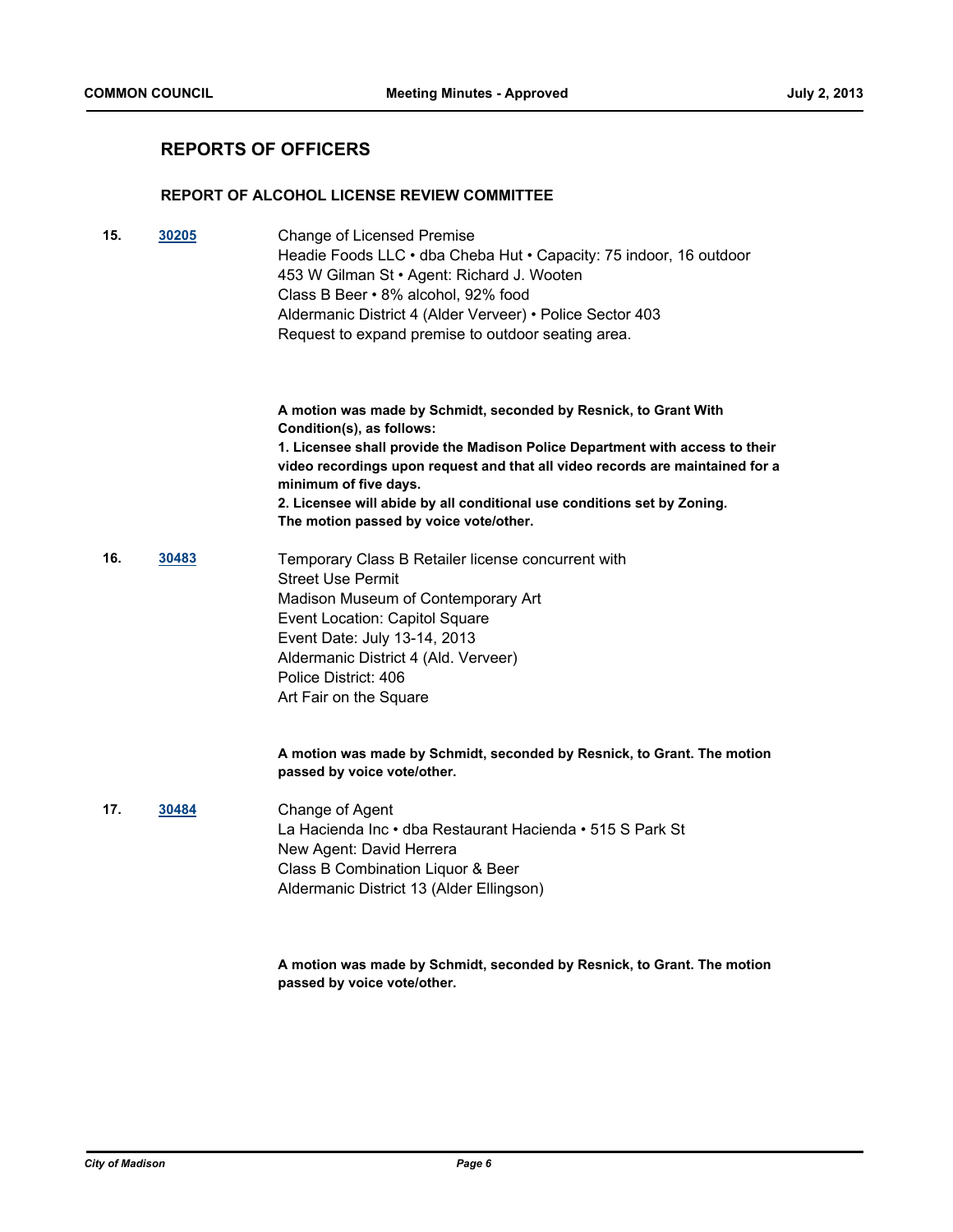| 18. | 30491        | Change of Agent<br>LQ Management LLC · dba La Quinta Inn & Suites<br>5217 East Terrace Dr<br>New Agent: Timothy Cramer<br>Class B Combination Liquor & Beer<br>Aldermanic District 17 (Alder Clausius)                                                                                                                                                         |
|-----|--------------|----------------------------------------------------------------------------------------------------------------------------------------------------------------------------------------------------------------------------------------------------------------------------------------------------------------------------------------------------------------|
|     |              | A motion was made by Schmidt, seconded by Resnick, to Grant. The motion<br>passed by voice vote/other.                                                                                                                                                                                                                                                         |
| 19. | 30494        | Change of Agent<br>Granite City Restaurant Operations Inc . dba Granite City<br>454 S Gammon Rd<br>New Agent: Donald Duncan III<br>Class B Combination Liquor & Beer<br>Aldermanic District 9 (Alder Skidmore)                                                                                                                                                 |
|     |              | A motion was made by Schmidt, seconded by Resnick, to Grant. The motion<br>passed by voice vote/other.                                                                                                                                                                                                                                                         |
| 20. | 30499        | Change of Licensed Premise<br>MMJ Inc · dba Player's Sports Bar · Capacity: 99<br>2013 Winnebago St · Agent: Marilyn Guess<br>Class B Combination Liquor & Beer • 80% alcohol, 20% food<br>Aldermanic District 6 (Alder Rummel) • Police Sector 410<br>Request for an outdoor beer garden during Atwood Days and Annual Golf<br>Outing                         |
|     |              | A motion was made by Schmidt, seconded by Resnick, to Grant. The motion<br>passed by voice vote/other.                                                                                                                                                                                                                                                         |
| 21. | <u>30501</u> | <b>Change of Licensed Premise</b><br>Goodman Community Center • Capacity: 335<br>149 Waubesa St • Agent: Rebecca Steinhoff<br>Class B Combination Liquor & Beer • 20% alcohol, 80% food<br>Aldermanic District 6 (Alder Rummel) • Police Sector 602<br>Request expand premises to include entire property - increase to 835 indoor<br>and 100 outdoor capacity |
|     |              |                                                                                                                                                                                                                                                                                                                                                                |

**A motion was made by Schmidt, seconded by Resnick, to Place On File Without Prejudice. The motion passed by voice vote/other.**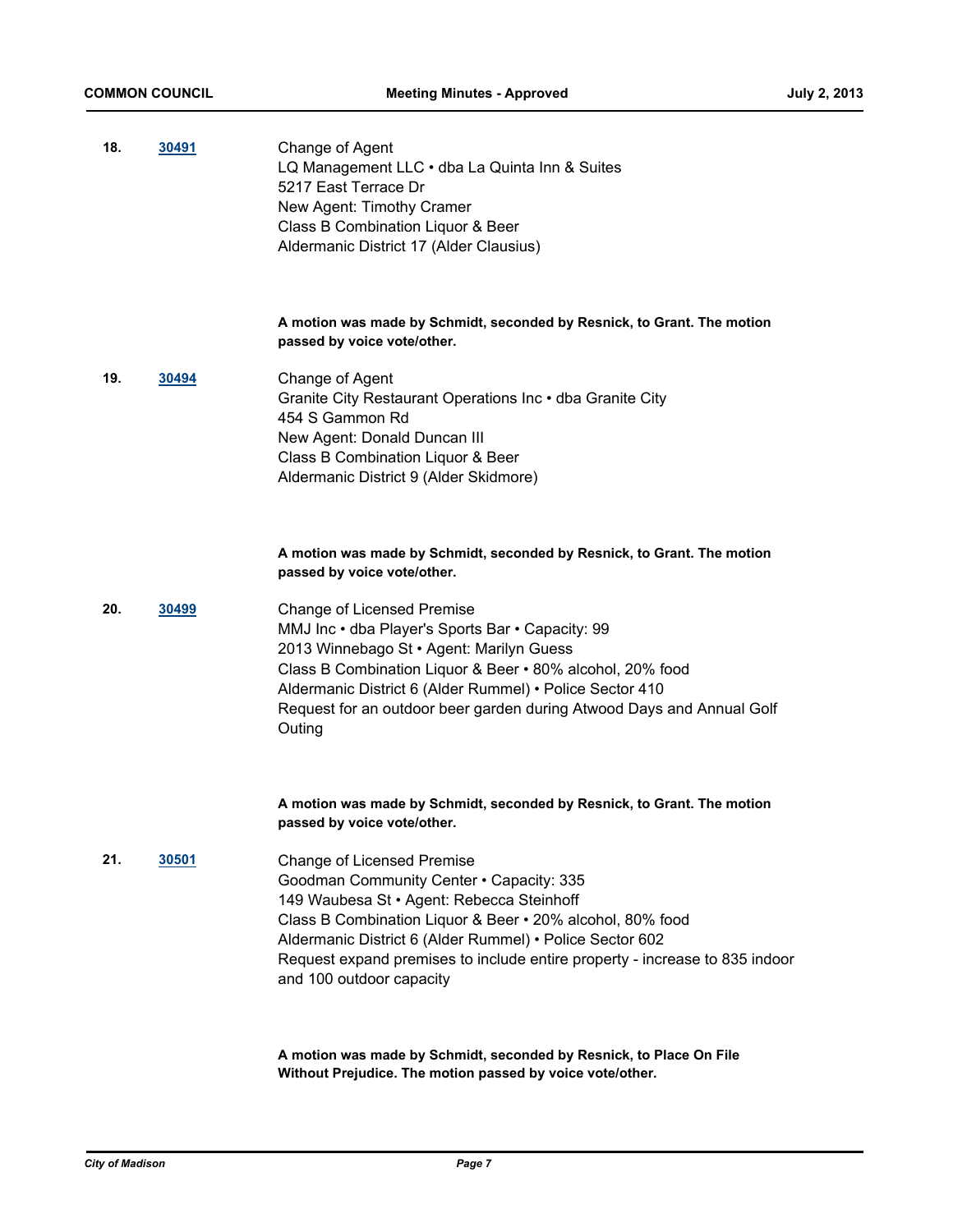| 22. | 30502 | <b>Change of Corporate Control</b>   |
|-----|-------|--------------------------------------|
|     |       | Delaney's Charcoal Steaks Inc        |
|     |       | 449 Grand Canyon Dr                  |
|     |       | Class B Combination Liquor & Beer    |
|     |       | Aldermanic District 19 (Alder Clear) |
|     |       | 3 new officers, 1 officer leaving    |

#### **A motion was made by Schmidt, seconded by Resnick, to Grant. The motion passed by voice vote/other.**

**23. [30503](http://madison.legistar.com/gateway.aspx?m=l&id=/matter.aspx?key=33404)** Change of Corporate Control Outback Steakhouse of Florida LLC • dba Outback Steakhouse 279 Junction Rd & 4520 East Towne Blvd Class B Combination Liquor & Beer Aldermanic District 9 & 17 (Alders Skidmore & Clausius, respectively) 1 new officer, 1 leaving

#### **A motion was made by Schmidt, seconded by Resnick, to Grant. The motion passed by voice vote/other.**

**24. [30504](http://madison.legistar.com/gateway.aspx?m=l&id=/matter.aspx?key=33405)** Change of Corporate Control OSI/Fleming's LLC • dba Fleming's Prime Steakhouse & Wine Bar 750 N Midvale Blvd Class B Combination Liquor & Beer Aldermanic District 11 (Alder Schmidt) 1 new officer, 1 leaving

#### **A motion was made by Schmidt, seconded by Resnick, to Grant. The motion passed by voice vote/other.**

**25. [30506](http://madison.legistar.com/gateway.aspx?m=l&id=/matter.aspx?key=33406)** Change of Corporate Control Deja Food LLC • dba L'etoile & Graze Restaurant 1 S Pinckney St Class B Combination Liquor & Beer Aldermanic District 4 (Alder Verveer) 1 new officer, 1 leaving

> **A motion was made by Schmidt, seconded by Resnick, to Grant. The motion passed by voice vote/other.**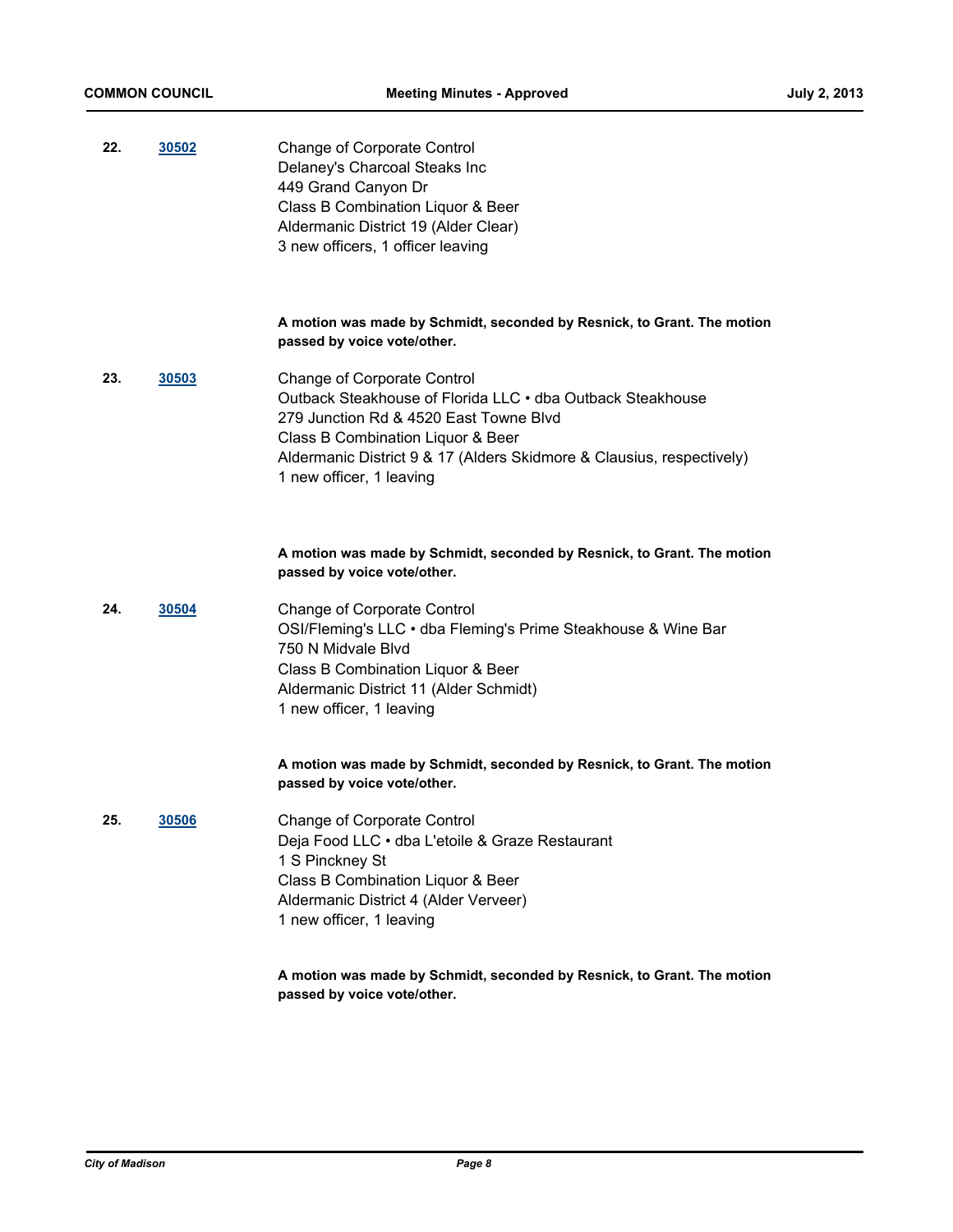| 26. | 30508 | <b>Change of Business Name</b><br>Bonta inc• dba Bonta<br>8452 Old Sauk Rd<br>Class B Combination Liquor & Beer<br>Aldermanic District 9 (Alder Skidmore)<br>New dba: Novanta                                                                                                                                                        |
|-----|-------|--------------------------------------------------------------------------------------------------------------------------------------------------------------------------------------------------------------------------------------------------------------------------------------------------------------------------------------|
|     |       | A motion was made by Schmidt, seconded by Resnick, to Grant. The motion<br>passed by voice vote/other.                                                                                                                                                                                                                               |
| 27. | 30514 | Change of Corporate Control & Business Name<br>Zor Shriners AAONMS • dba Zor Shriners AAONMS<br>575 Zor Shrine PI<br>Class B Combination Liquor & Beer<br>Aldermanic District 9 (Alder Skidmore)<br>New dba: Zor Shriners<br>2 new officers, 2 leaving                                                                               |
|     |       | A motion was made by Schmidt, seconded by Resnick, to Grant. The motion<br>passed by voice vote/other.                                                                                                                                                                                                                               |
| 28. | 30515 | Change of Corporate Control<br>Madison Elks Lodge 410 Inc · dba Madison Elks Lodge #410<br>711 Jenifer St<br>Class B Combination Liquor & Beer<br>Aldermanic District 6 (Alder Rummel)<br>1 new officer, 1 leaving                                                                                                                   |
|     |       | A motion was made by Schmidt, seconded by Resnick, to Grant. The motion<br>passed by voice vote/other.                                                                                                                                                                                                                               |
| 29. | 30516 | <b>Change of Licensed Premise</b><br>Hoops of Dane County Inc · dba The Bayou, a New Orleans Style Tavern ·<br>Capacity: 104 indoor, 8 outdoor<br>117 S Butler St<br>Class B Combination Liquor & Beer • 65% alcohol, 35% food<br>Aldermanic District 6 (Alder Rummel) · Police Sector 406<br>Correction to include 2nd floor dining |
|     |       | A motion was made by Schmidt, seconded by Resnick, to Grant. The motion                                                                                                                                                                                                                                                              |

**passed by voice vote/other.**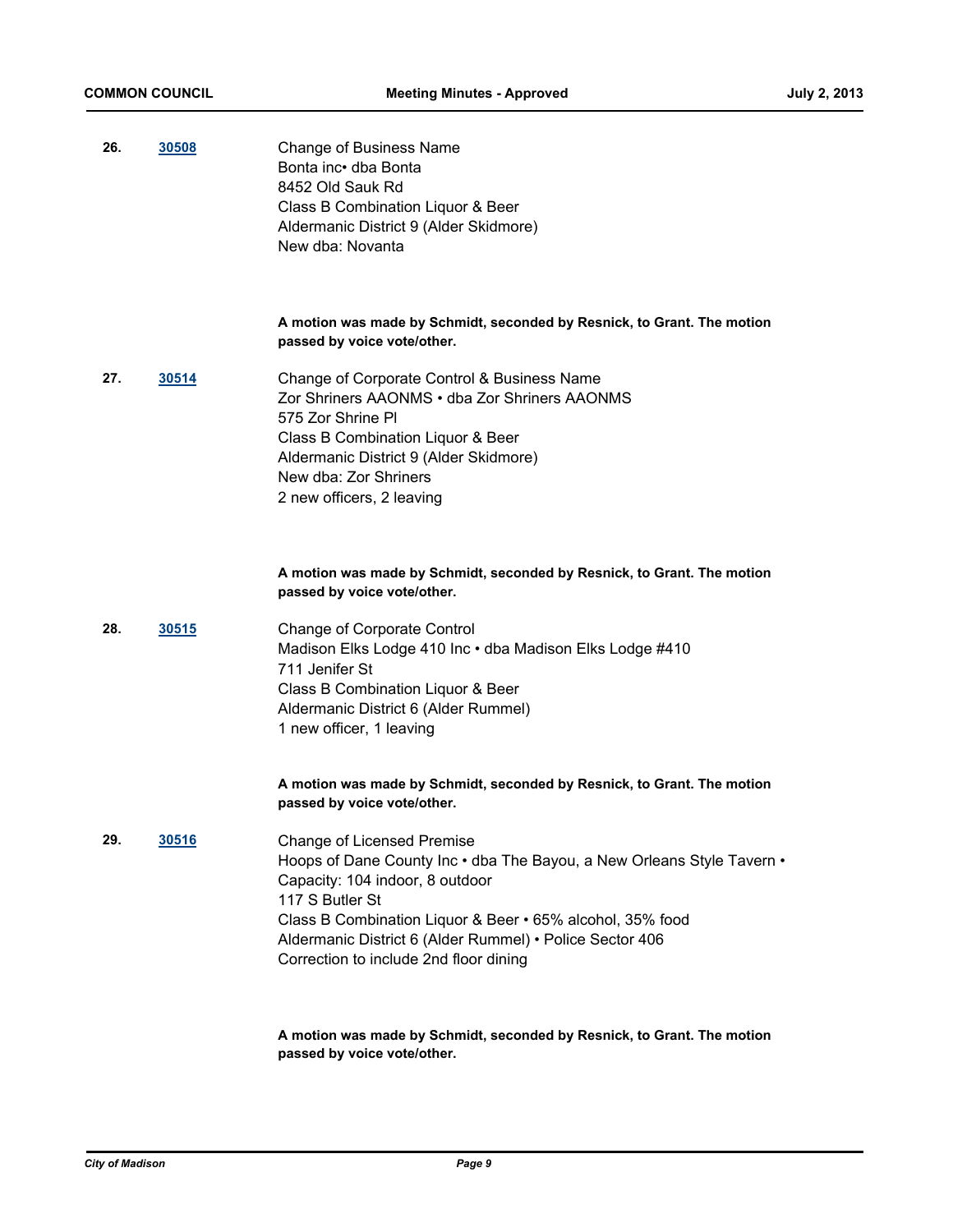| 30. | 30518        | Change of Licensed Premise<br>Gaylord Catering Service Inc . dba Gaylord Catering Service<br>709 Atlas Ave<br>Class B Combination Liquor & Beer<br>Aldermanic District 3 (Alder Cnare) • Police Sector 611<br>Inclusion of attached garage to premises                                                                                |
|-----|--------------|---------------------------------------------------------------------------------------------------------------------------------------------------------------------------------------------------------------------------------------------------------------------------------------------------------------------------------------|
|     |              | A motion was made by Schmidt, seconded by Resnick, to Grant. The motion<br>passed by voice vote/other.                                                                                                                                                                                                                                |
| 31. | 30544        | <b>Operator License Application</b><br>Rachel P. Rieden                                                                                                                                                                                                                                                                               |
|     |              | A motion was made by Schmidt, seconded by Resnick, to Grant. The motion<br>passed by voice vote/other.                                                                                                                                                                                                                                |
| 32. | <u>30601</u> | Amending Section 38.05(9)(o)12. of the Madison General Ordinances to<br>extend the sunset date of the Downtown License Density Plan.                                                                                                                                                                                                  |
|     |              | Shiva Bidar-Sielaff, John Strasser, Michael E. Verveer and Chris<br><b>Sponsors:</b><br>Schmidt                                                                                                                                                                                                                                       |
|     |              | A motion was made by Schmidt, seconded by Resnick, to Adopt. The motion<br>passed by the following vote:                                                                                                                                                                                                                              |
|     |              | Ayes: 19 - Paul R. Soglin; Lisa Subeck; Ledell Zellers; Lauren Cnare; Michael E.<br>Verveer; Shiva Bidar-Sielaff; Marsha A. Rummel; Steve King; Paul E.<br>Skidmore; Maurice S. Cheeks; Chris Schmidt; Larry Palm; Sue Ellingson;<br>David Ahrens; Denise DeMarb; Joseph R. Clausius; Anita Weier; Mark<br>Clear and Matthew J. Phair |
|     |              | <b>Noes: 1 - Scott J. Resnick</b>                                                                                                                                                                                                                                                                                                     |
|     |              | <b>Excused: 1 - John Strasser</b>                                                                                                                                                                                                                                                                                                     |
|     |              | <b>REPORT OF BOARD OF ESTIMATES</b>                                                                                                                                                                                                                                                                                                   |
| 33. | 30153        | SUBSTITUTE-Authorizing the Mayor and City Clerk to execute a contract<br>with Raymond P. Cattell, Inc., and amending the 2013 adopted Parking                                                                                                                                                                                         |

with Raymond P. Cattell, Inc., and amending the 2013 adopted Parking Utility capital budget to provide additional expenditure authority.

*Sponsors:* Chris Schmidt

**A motion was made by Schmidt, seconded by Resnick, to Adopt - 15 Votes Required. The motion passed by voice vote/other.**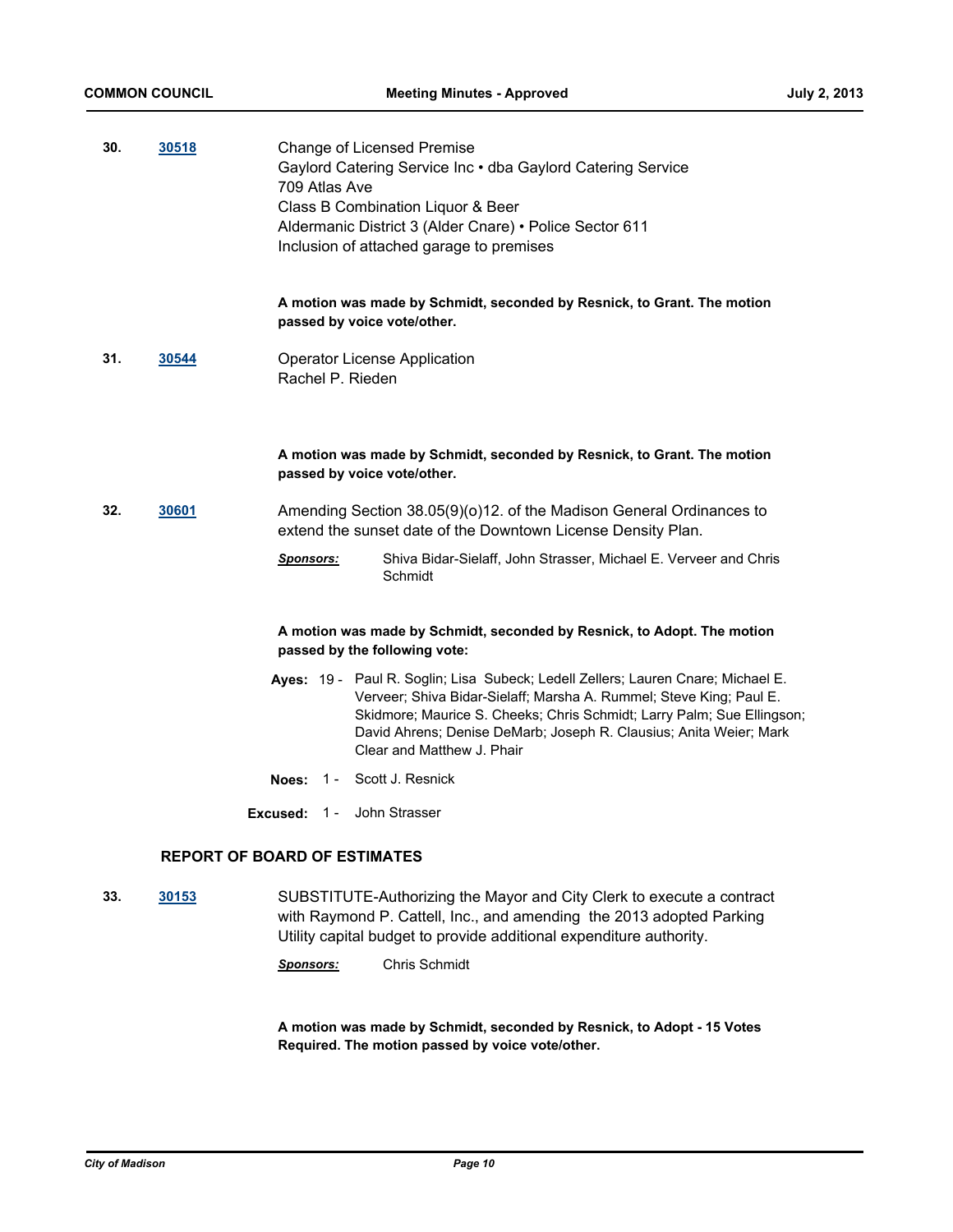|     |       | Ayes: 20 - Lisa Subeck; Ledell Zellers; Lauren Cnare; Michael E. Verveer; Shiva<br>Bidar-Sielaff; Marsha A. Rummel; Steve King; Scott J. Resnick; Paul E.<br>Skidmore; Maurice S. Cheeks; Chris Schmidt; Larry Palm; Sue Ellingson;<br>David Ahrens; Denise DeMarb; Joseph R. Clausius; Anita Weier; Mark<br>Clear; Matthew J. Phair and Paul R. Soglin |
|-----|-------|---------------------------------------------------------------------------------------------------------------------------------------------------------------------------------------------------------------------------------------------------------------------------------------------------------------------------------------------------------|
|     |       | John Strasser<br>Excused: $1 -$                                                                                                                                                                                                                                                                                                                         |
| 34. | 30434 | Authorizing the Mayor, Police Chief and the City Clerk to sign a contract with<br>the Madison Metropolitan School District (MMSD) to provide Educational<br>Resource Officers for the four MMSD high schools for a three-year term,<br>through the 2015-2016 school year                                                                                |
|     |       | Paul R. Soglin<br><b>Sponsors:</b>                                                                                                                                                                                                                                                                                                                      |
|     |       | A motion was made by Schmidt, seconded by Resnick, to Adopt. The motion<br>passed by voice vote/other.                                                                                                                                                                                                                                                  |
| 35. | 30446 | Authorizing the Mayor and the City Clerk to execute Amendment No. 1 to the<br>Professional Services Agreement with Baxter & Woodman, Inc. for the<br>preparation of drawings and specifications, permitting, bidding and<br>construction administration for the Unit Well 26 generator addition and facility<br>upgrade at 910 High Point Rd (9TH AD).  |
|     |       | Lauren Cnare<br><u>Sponsors:</u>                                                                                                                                                                                                                                                                                                                        |
|     |       | A motion was made by Schmidt, seconded by Resnick, to Adopt. The motion<br>passed by voice vote/other.                                                                                                                                                                                                                                                  |
| 36. | 30553 | Approving a contract with Ergometrics & Applied Personnel Research, Inc for<br>consultant services for the firefigher applicant process.                                                                                                                                                                                                                |
|     |       | Paul E. Skidmore<br><b>Sponsors:</b>                                                                                                                                                                                                                                                                                                                    |
|     |       | A motion was made by Schmidt, seconded by Resnick, to Adopt. The motion<br>passed by voice vote/other.                                                                                                                                                                                                                                                  |
| 37. | 30563 | Authorizing the City Attorney to settle Hawk Ridge Properties, L.L.C. v. City<br>of Madison (Case 13 CV 117), the pending just compensation litigation<br>arising out of the City's partial condemnation of 8108 Mineral Point Rd.                                                                                                                      |
|     |       | Paul E. Skidmore and Paul R. Soglin<br><u>Sponsors:</u>                                                                                                                                                                                                                                                                                                 |
|     |       | A motion was made by Schmidt, seconded by Resnick, to Adopt. The motion                                                                                                                                                                                                                                                                                 |

**A motion was made by Schmidt, seconded by Resnick, to Adopt. The motion passed by voice vote/other.**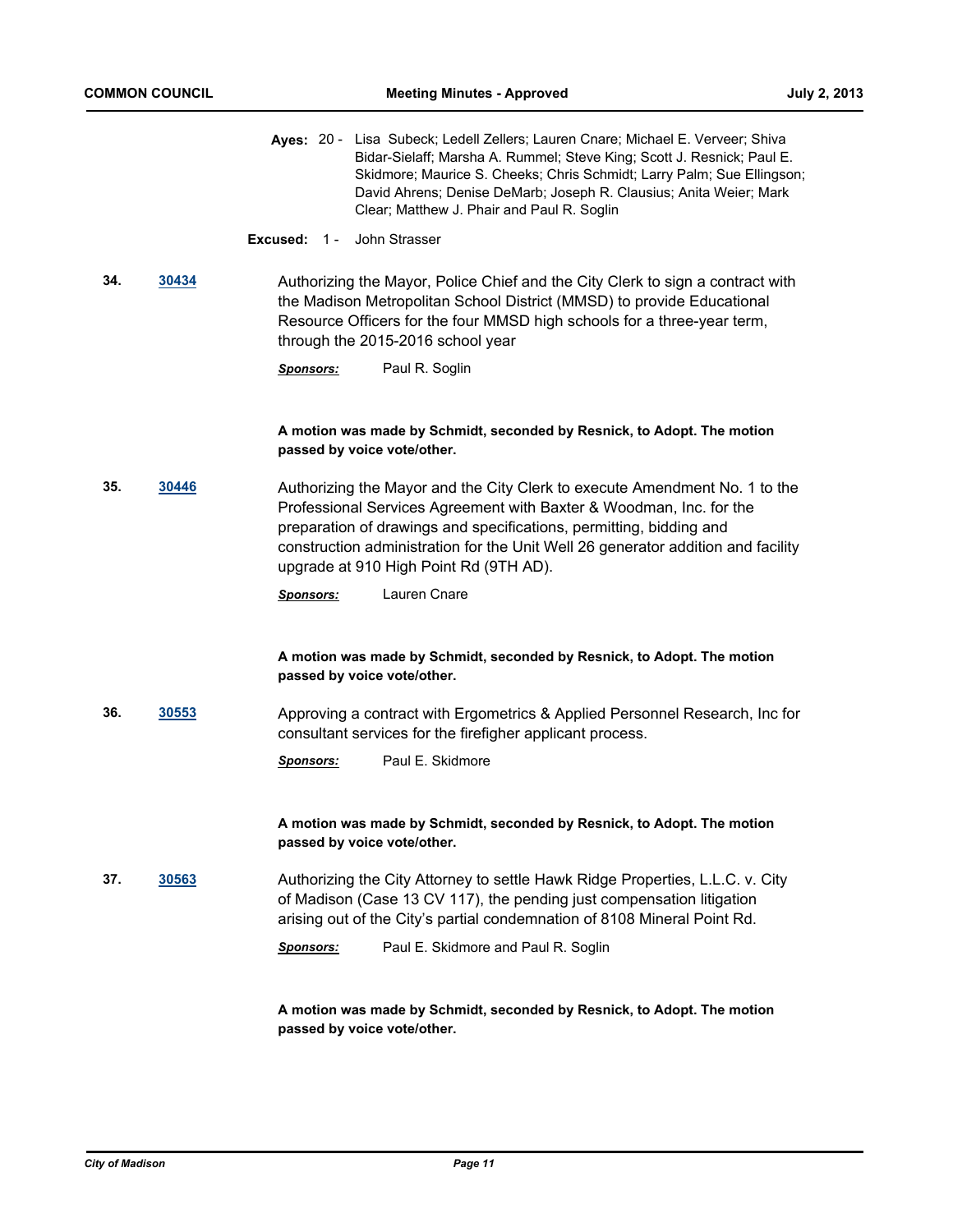**38. [30585](http://madison.legistar.com/gateway.aspx?m=l&id=/matter.aspx?key=33490)** Supporting the grant application by the Friends of the Arboretum to the Dane County Environmental Council for a Capital Equipment Grant for land management improvements at the Pasque Flower Hill property.

*Sponsors:* Mark Clear and Joseph R. Clausius

**A motion was made by Schmidt, seconded by Resnick, to Adopt. The motion passed by voice vote/other.**

**39. [30587](http://madison.legistar.com/gateway.aspx?m=l&id=/matter.aspx?key=33492)** Amending Resolution, Enactment No. RES-13-00180, File ID 29188 adopted on 3/19/13 to modify the Emerson East-Eken Park Neighborhood planning study area boundary, alter the steering committee composition, and extend the planning timeframe.

*Sponsors:* Ledell Zellers and Larry Palm

**A motion was made by Schmidt, seconded by Resnick, to Adopt. The motion passed by voice vote/other.**

**40. [30606](http://madison.legistar.com/gateway.aspx?m=l&id=/matter.aspx?key=33513)** SUBSTITUTE-Authorizing the Mayor and City Clerk to enter into a contract with Motorola Solutions, Inc. to upgrade Emergency Radio Communications Infrastructure.

*Sponsors:* Paul E. Skidmore

**A motion was made by Schmidt, seconded by Resnick, to Adopt. The motion passed by voice vote/other.**

#### **REPORT OF BOARD OF PUBLIC WORKS**

**41. [29653](http://madison.legistar.com/gateway.aspx?m=l&id=/matter.aspx?key=32507)** Establishing a recycling program for mattresses and box springs and authorizing the Mayor and City Clerk to enter into a contract with Ohio Mattress Recycling to transport and recycle the mattresses and box springs collected by the Streets Division.

*Sponsors:* Paul R. Soglin, Paul E. Skidmore and Steve King

**A motion was made by Schmidt, seconded by Resnick, to Adopt. The motion passed by voice vote/other.**

- **42. [30381](http://madison.legistar.com/gateway.aspx?m=l&id=/matter.aspx?key=33267)** Authorizing the execution of an easement to the County of Dane for public bicycle path purposes across a portion of Dunn's Marsh open space, located at 4899 Crescent Road.
	- *Sponsors:* Maurice S. Cheeks

**A motion was made by Schmidt, seconded by Resnick, to Adopt. The motion passed by voice vote/other.**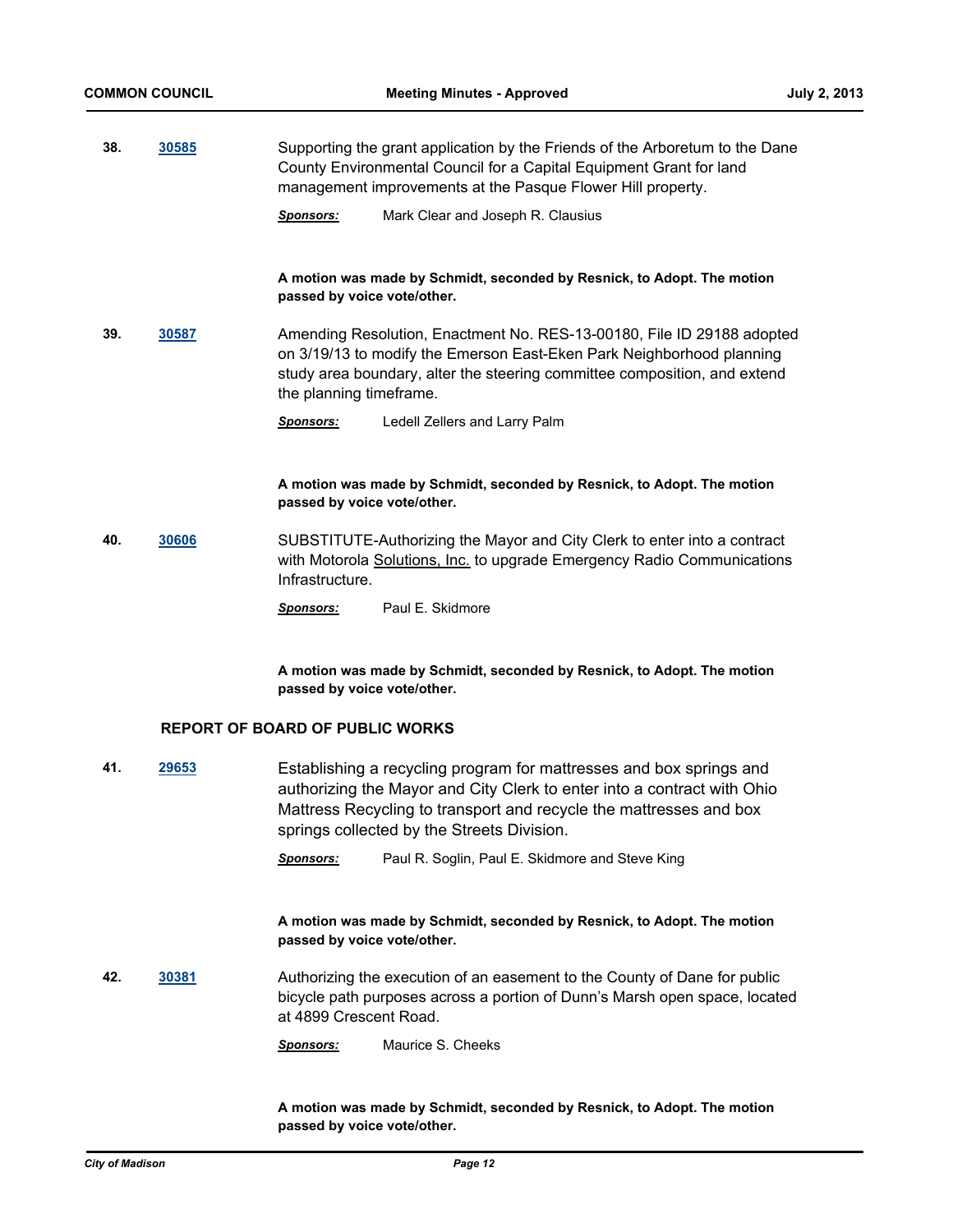| -43. | 30384 | Declaring the City of Madison's intention to exercise its police powers |
|------|-------|-------------------------------------------------------------------------|
|      |       | establishing the E. Johnson Street Underground Utility District.        |

*Sponsors:* Ledell Zellers

**A motion was made by Schmidt, seconded by Resnick, to Adopt. The motion passed by voice vote/other.**

**44. [30479](http://madison.legistar.com/gateway.aspx?m=l&id=/matter.aspx?key=33376)** Declaring the City of Madison's intention to exercise its police powers establishing the W. Oakbrook Circle Assessment District -2013.

*Sponsors:* BOARD OF PUBLIC WORKS

**A motion was made by Schmidt, seconded by Resnick, to Adopt Under Suspension of Rules 2.04, 2.05, 2.24, and 2.25. The motion passed by voice vote/other.**

**45. [30554](http://madison.legistar.com/gateway.aspx?m=l&id=/matter.aspx?key=33458)** Approving plans and specifications and authorizing the Board of Public Works to advertise and receive bids for Basketball Court Reconstruction - 2013, Contract No. 7137. (6th & 16th ADs)

*Sponsors:* BOARD OF PUBLIC WORKS

**A motion was made by Schmidt, seconded by Resnick, to Adopt Under Suspension of Rules 2.04, 2.05, 2.24, and 2.25. The motion passed by voice vote/other.**

**46. [30556](http://madison.legistar.com/gateway.aspx?m=l&id=/matter.aspx?key=33460)** Approving plans and specifications and authorizing the Board of Public Works to advertise and receive bids for CIPP Rehab of Sanitary and Storm Sewers 2013 - Phase 1.

*Sponsors:* BOARD OF PUBLIC WORKS

**A motion was made by Schmidt, seconded by Resnick, to Adopt Under Suspension of Rules 2.04, 2.05, 2.24, and 2.25. The motion passed by voice vote/other.**

**47. [30557](http://madison.legistar.com/gateway.aspx?m=l&id=/matter.aspx?key=33461)**

Authorizing the Mayor and City Clerk to execute agreements with the State of Wisconsin Department of Transportation for cost sharing for the reconstruction of the Mineral Point Road and Midvale Boulevard Intersection.

*Sponsors:* Chris Schmidt and Paul E. Skidmore

**A motion was made by Schmidt, seconded by Resnick, to Adopt Under Suspension of Rules 2.04, 2.05, 2.24, and 2.25. The motion passed by voice vote/other.**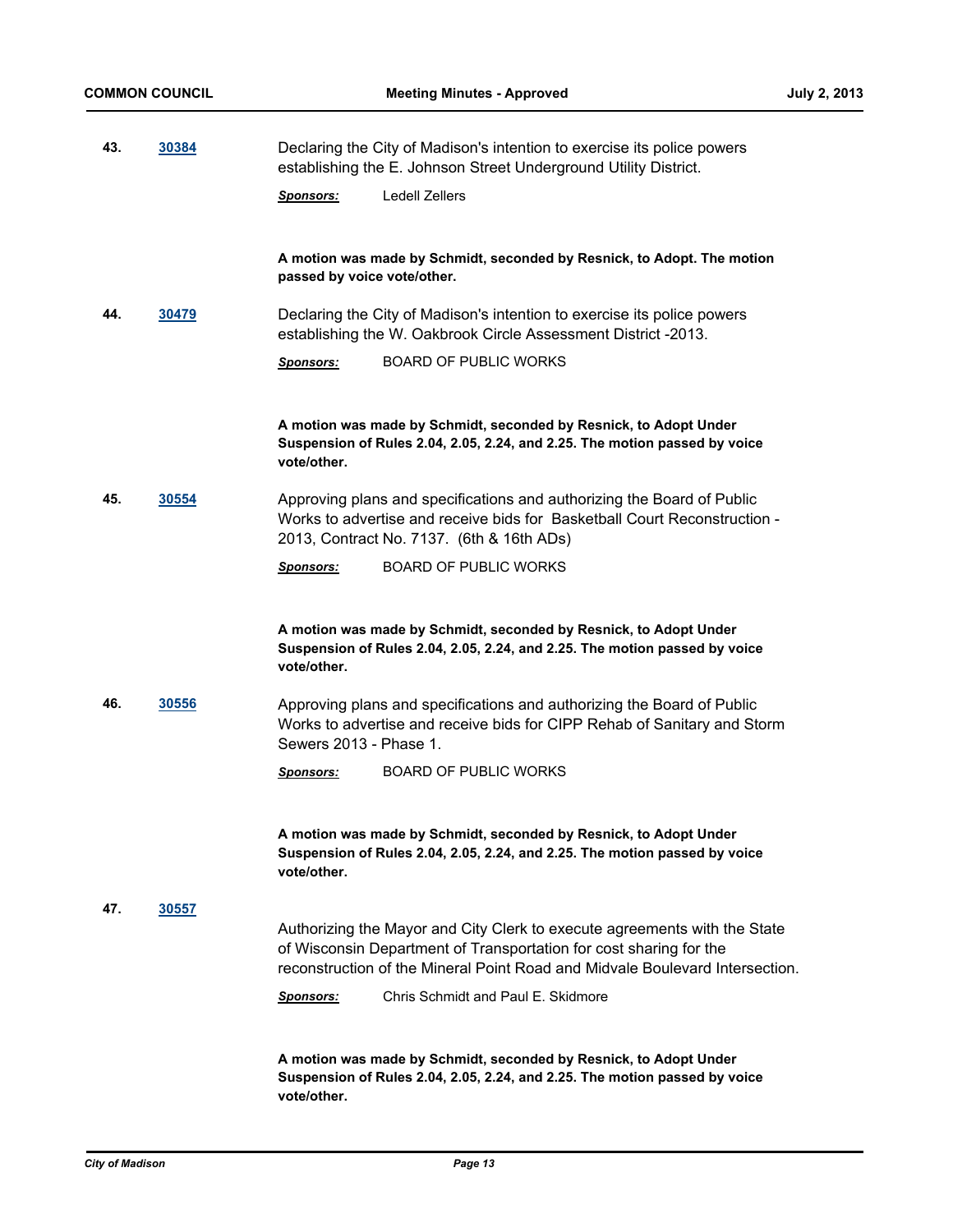**48. [30572](http://madison.legistar.com/gateway.aspx?m=l&id=/matter.aspx?key=33477)** Approving plans and specifications and authorizing the Board of Public

|     |       | Works to advertise and receive bids for Bowman Field Lighting Distribution<br>System, Contract No. 7135. |                                                                                                                                                                                   |
|-----|-------|----------------------------------------------------------------------------------------------------------|-----------------------------------------------------------------------------------------------------------------------------------------------------------------------------------|
|     |       | Sponsors:                                                                                                | <b>BOARD OF PUBLIC WORKS</b>                                                                                                                                                      |
|     |       | vote/other.                                                                                              | A motion was made by Schmidt, seconded by Resnick, to Adopt Under<br>Suspension of Rules 2.04, 2.05, 2.24, and 2.25. The motion passed by voice                                   |
| 49. | 30573 | 7100.                                                                                                    | Approving plans and specifications and authorizing the Board of Public<br>Works to advertise and receive bids for Park Paving 2013, Contract No.                                  |
|     |       | Sponsors:                                                                                                | <b>BOARD OF PUBLIC WORKS</b>                                                                                                                                                      |
|     |       | vote/other.                                                                                              | A motion was made by Schmidt, seconded by Resnick, to Adopt Under<br>Suspension of Rules 2.04, 2.05, 2.24, and 2.25. The motion passed by voice                                   |
| 50. | 30574 | Contract No. 7136.                                                                                       | Approving plans and specifications and authorizing the Board of Public<br>Works to advertise and receive bids for Blackhawk Park Shelter Installation,                            |
|     |       | Sponsors:                                                                                                | <b>BOARD OF PUBLIC WORKS</b>                                                                                                                                                      |
|     |       | vote/other.                                                                                              | A motion was made by Schmidt, seconded by Resnick, to Adopt Under<br>Suspension of Rules 2.04, 2.05, 2.24, and 2.25. The motion passed by voice                                   |
| 51. | 30593 |                                                                                                          | Approving plans and specifications and authorizing the Board of Public<br>Works to advertise and receive bids for Post Road & Watford Way Pond<br>Remediation, Contract No. 7131. |
|     |       | Sponsors:                                                                                                | <b>BOARD OF PUBLIC WORKS</b>                                                                                                                                                      |
|     |       | vote/other.                                                                                              | A motion was made by Schmidt, seconded by Resnick, to Adopt Under<br>Suspension of Rules 2.04, 2.05, 2.24, and 2.25. The motion passed by voice                                   |
| 52. | 30611 |                                                                                                          | Awarding Public Works Contract No. 6465, North Shore Drive & Bedford<br>Street Storm Box Replacement - 2013.                                                                      |
|     |       | <u>Sponsors:</u>                                                                                         | <b>BOARD OF PUBLIC WORKS</b>                                                                                                                                                      |

**A motion was made by Schmidt, seconded by Resnick, to Adopt Under Suspension of Rules 2.04, 2.05, 2.24, and 2.25. The motion passed by voice vote/other.**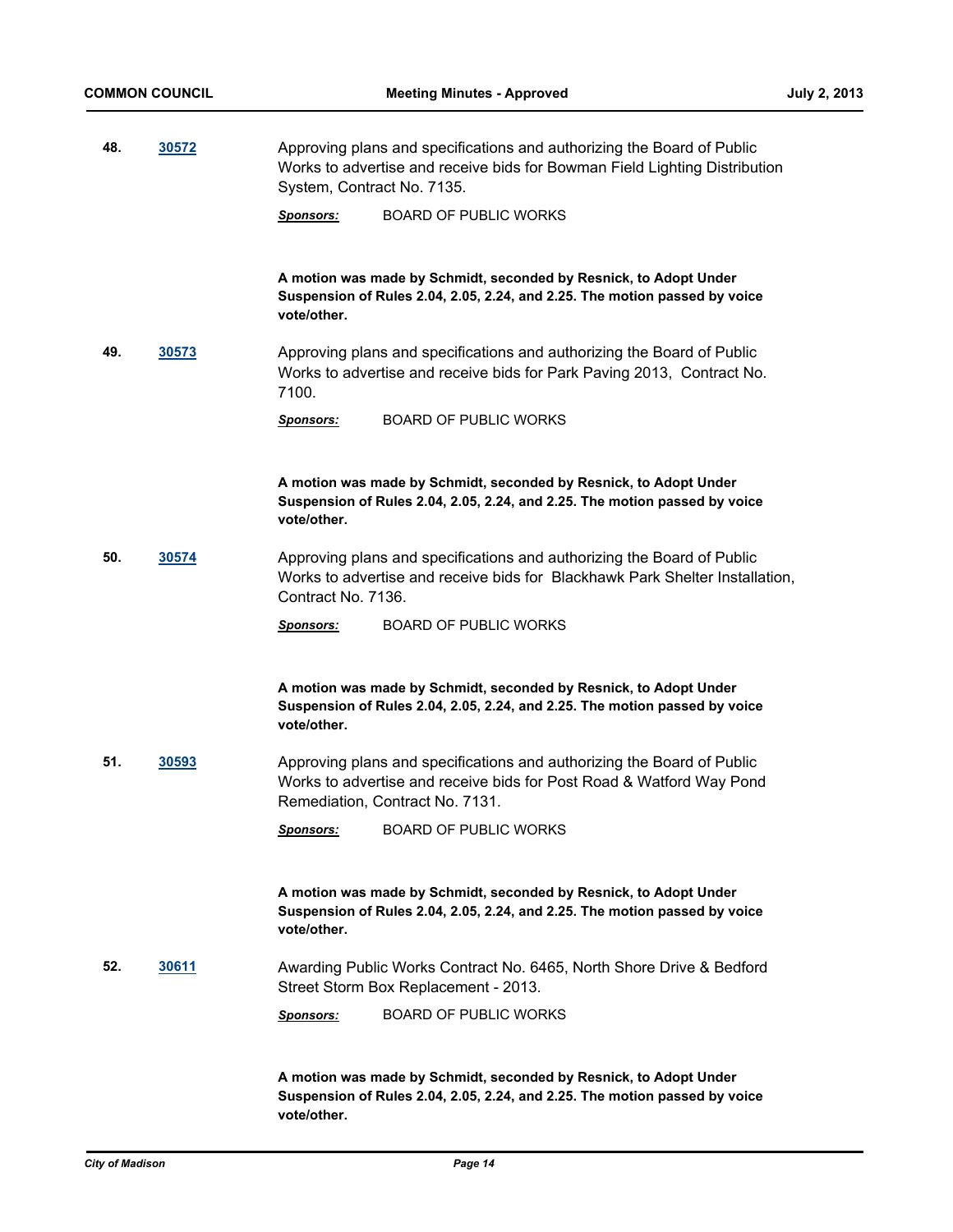| -53. | 30612 | Awarding Public Works Contract No. 6986, John Nolen Drive/North Shore |
|------|-------|-----------------------------------------------------------------------|
|      |       | Drive Intersection.                                                   |

*Sponsors:* BOARD OF PUBLIC WORKS

**A motion was made by Schmidt, seconded by Resnick, to Adopt Under Suspension of Rules 2.04, 2.05, 2.24, and 2.25. The motion passed by voice vote/other.**

**54. [30613](http://madison.legistar.com/gateway.aspx?m=l&id=/matter.aspx?key=33520)** Awarding Public Works Contract No. 6995, Local Road Traffic Calming & Arterial Pedestrian Enhancements - 2013.

*Sponsors:* BOARD OF PUBLIC WORKS

**A motion was made by Schmidt, seconded by Resnick, to Adopt Under Suspension of Rules 2.04, 2.05, 2.24, and 2.25. The motion passed by voice vote/other.**

**55. [30615](http://madison.legistar.com/gateway.aspx?m=l&id=/matter.aspx?key=33522)** Awarding Public Works Contract No. 7051, Drilling Madison Water Utility Unit Well 31 at 4901 Tradewinds Parkway.

*Sponsors:* BOARD OF PUBLIC WORKS

**A motion was made by Schmidt, seconded by Resnick, to Adopt Under Suspension of Rules 2.04, 2.05, 2.24, and 2.25. The motion passed by voice vote/other with Alder Rummel voting no.**

## **REPORT OF CITY CLERK**

**56. [30668](http://madison.legistar.com/gateway.aspx?m=l&id=/matter.aspx?key=33580)** Secondhand Article License Best Buy Stores LP Best Buy Mobile #2914 5 East Towne Mall, Unit 502 Aldermanic District 17 (Ald. Clausius) Police Sector 631

> **A motion was made by Schmidt, seconded by Resnick, to Grant. The motion passed by voice vote/other.**

**57. [30669](http://madison.legistar.com/gateway.aspx?m=l&id=/matter.aspx?key=33581)** Secondhand Article License Best Buy Stores LP Best Buy Mobile #22783 132 West Towne Mall, Unit 502 Aldermanic District 9 (Ald. Skidmore) Police Sector 124

#### **A motion was made by Schmidt, seconded by Resnick, to Grant. The motion passed by voice vote/other.**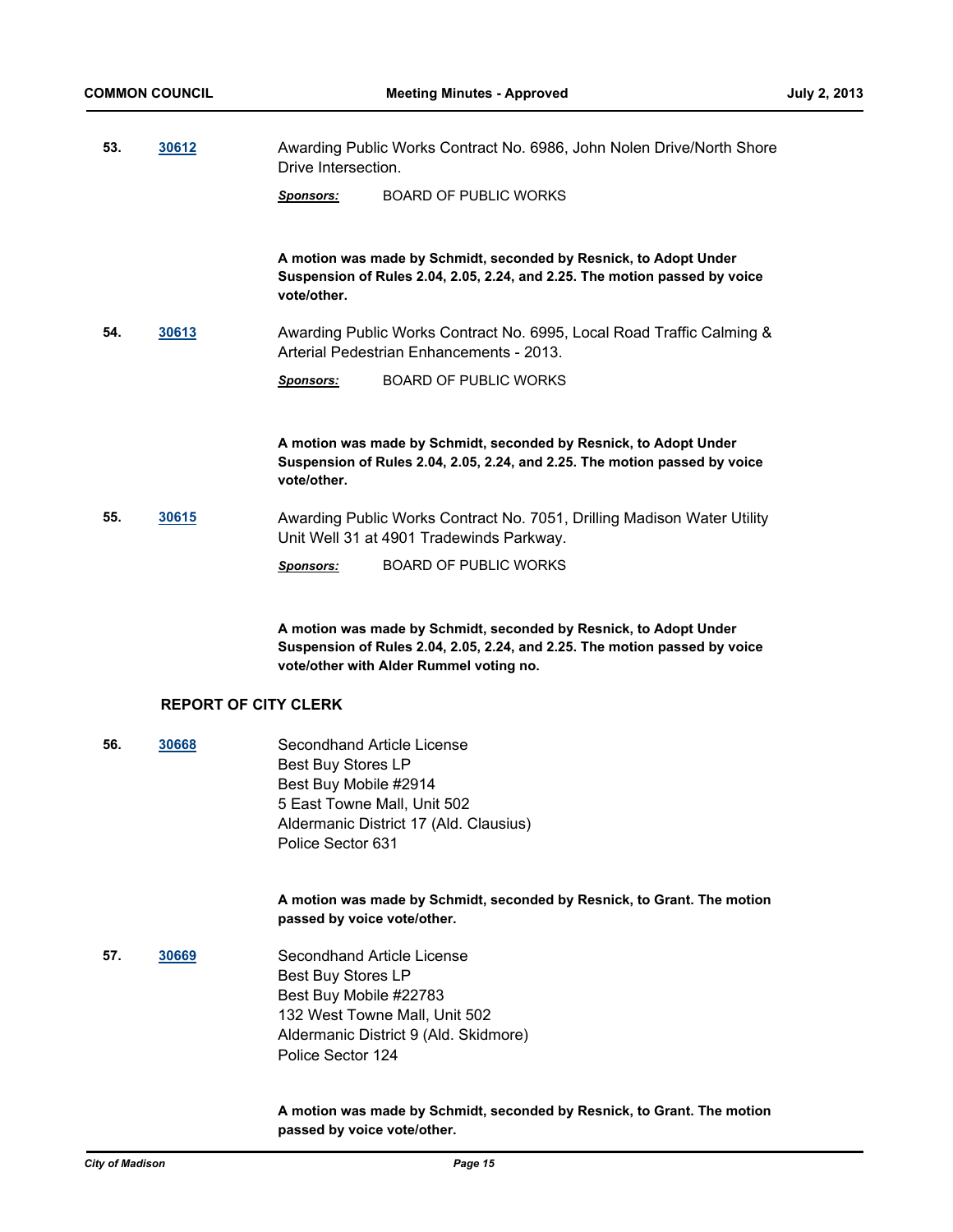**58. [30670](http://madison.legistar.com/gateway.aspx?m=l&id=/matter.aspx?key=33582)** Alcohol License Review Committee Report of Operator License Applications July 2, 2013. See attached report for list of operators.

> **A motion was made by Schmidt, seconded by Resnick, to Grant. The motion passed by voice vote/other.**

#### **REPORT OF COMMITTEE ON THE ENVIRONMENT**

- **59. [30180](http://madison.legistar.com/gateway.aspx?m=l&id=/matter.aspx?key=33062)** Divestment of Fossil Fuels by the City of Madison
	- *Sponsors:* Paul R. Soglin, Shiva Bidar-Sielaff, Joseph R. Clausius, Sue Ellingson, Matthew J. Phair, Scott J. Resnick, Marsha A. Rummel, Larry Palm, Chris Schmidt, John Strasser, Michael E. Verveer, Anita Weier, Steve King, Maurice S. Cheeks and Lisa Subeck

**A motion was made by Schmidt, seconded by Resnick, to Adopt. The motion passed by voice vote/other.**

#### **Ald. Zellers abstained.**

### **REPORT OF ETHICS BOARD**

- **60. [29901](http://madison.legistar.com/gateway.aspx?m=l&id=/matter.aspx?key=32774)** Amending Section 3.35(2)(b) of the Madison General Ordinances to extend the Ethics Code exception for elected officials appointed by the City to other boards to also cover employees.
	- *Sponsors:* Paul R. Soglin

**A motion was made by Schmidt, seconded by Resnick, to Adopt. The motion passed by voice vote/other.**

#### **REPORT OF PUBLIC SAFETY REVIEW COMMITTEE**

- **61. [30388](http://madison.legistar.com/gateway.aspx?m=l&id=/matter.aspx?key=33278)** CHARTER ORDINANCE Creating Section 8.44 of the Madison General Ordinances to establish rules for the treatment of lost or abandoned property found on public property.
	- *Sponsors:* Paul R. Soglin, David Ahrens, Joseph R. Clausius, Paul E. Skidmore, John Strasser, Marsha A. Rummel and Scott J. Resnick

Adopt 7-16-2013

**A motion was made by Schmidt, seconded by Resnick, to Re-refer to the COMMON COUNCIL and should be returned by 7/16/2013. The motion passed by voice vote/other.**

#### **REPORT OF TIF REVIEW BOARD**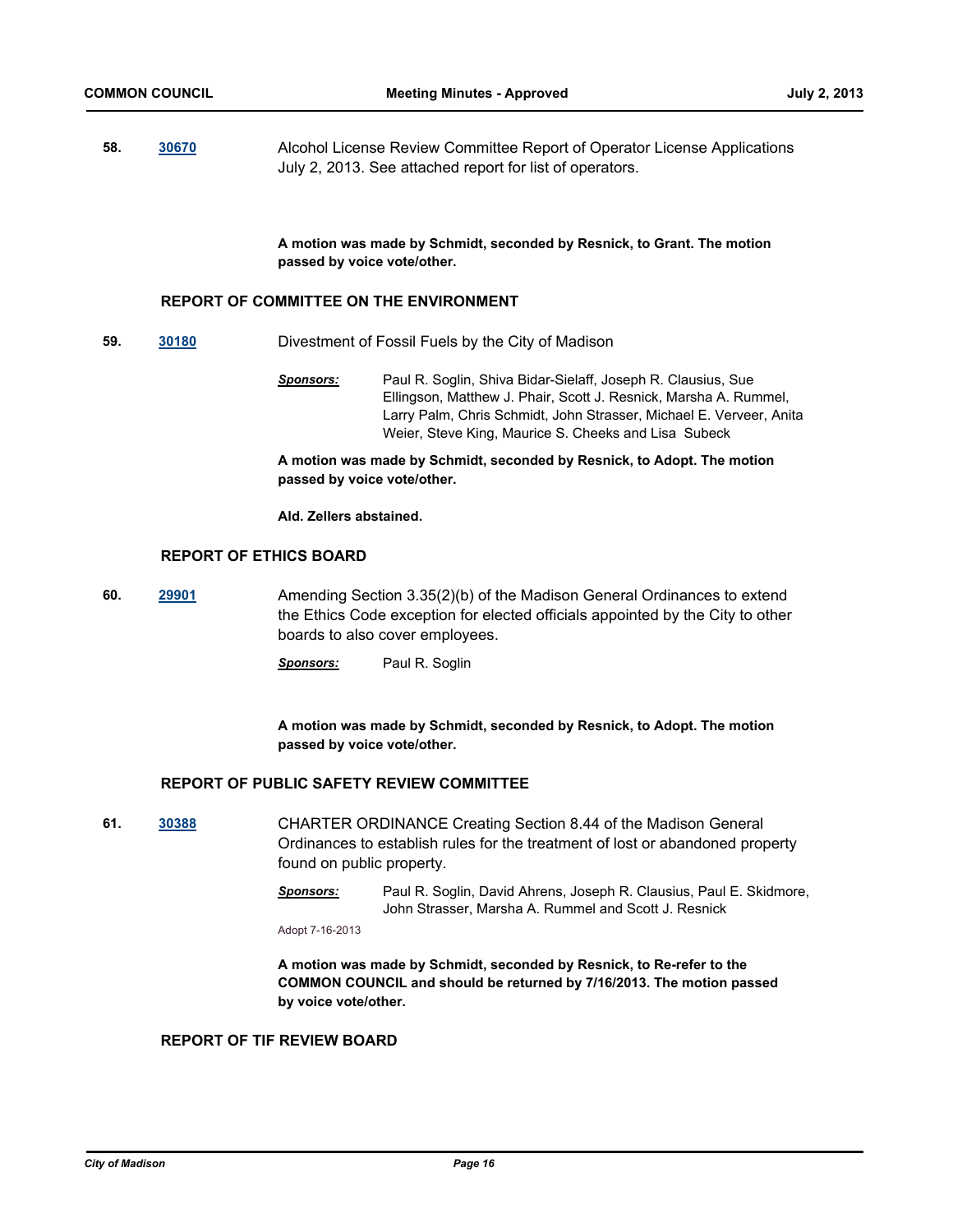## **62. [28895](http://madison.legistar.com/gateway.aspx?m=l&id=/matter.aspx?key=31704)** TID #32 1/2 Mile Rule JRB Report - (See Attachments)

**A motion was made by Schmidt, seconded by Resnick, to Accept. The motion passed by voice vote/other.**

#### **REPORT OF VENDING OVERSIGHT COMMITTEE**

- **63. [27048](http://madison.legistar.com/gateway.aspx?m=l&id=/matter.aspx?key=29718)** SUBSTITUTE Creating Sections 9.13(3)(a)3. and 9.13(3)(d) of the Madison General Ordinances to create a Community Service Rebate for mobile grocery store vendors and other street vendors' license fees.
	- *Sponsors:* Paul R. Soglin, Scott J. Resnick and Marsha A. Rummel

**A motion was made by Schmidt, seconded by Resnick, to Adopt. The motion passed by voice vote/other.**

**64. [29745](http://madison.legistar.com/gateway.aspx?m=l&id=/matter.aspx?key=32612)** Authorizing amendments to the "Regulations Governing Vending on the State Street Mall/Capitol Concourse" to change the duration of the Fall Food Vending Review and to revise the method for tabulating final scores.

*Sponsors:* Michael E. Verveer and Scott J. Resnick

**A motion was made by Schmidt, seconded by Resnick, to Adopt. The motion passed by voice vote/other.**

**65. [29766](http://madison.legistar.com/gateway.aspx?m=l&id=/matter.aspx?key=32633)** Amending Sections 9.13(1), 9.13(6)(e)1.b. and c. of the Madison General Ordinances to provide a 14-day grace period for food vendors to license an assistant.

*Sponsors:* Michael E. Verveer and Scott J. Resnick

**A motion was made by Schmidt, seconded by Resnick, to Adopt. The motion passed by voice vote/other.**

## **ITEMS REFERRED TO THIS MEETING**

#### **RESOLUTIONS**

- **66. [30398](http://madison.legistar.com/gateway.aspx?m=l&id=/matter.aspx?key=33287)** Expressing Concern Regarding the Project at Holy Redeemer Parish.
	- *Sponsors:* Steve King, Marsha A. Rummel, Shiva Bidar-Sielaff, Chris Schmidt and Ledell Zellers

**A motion was made by Schmidt, seconded by Resnick, to Adopt. The motion passed by the following vote:**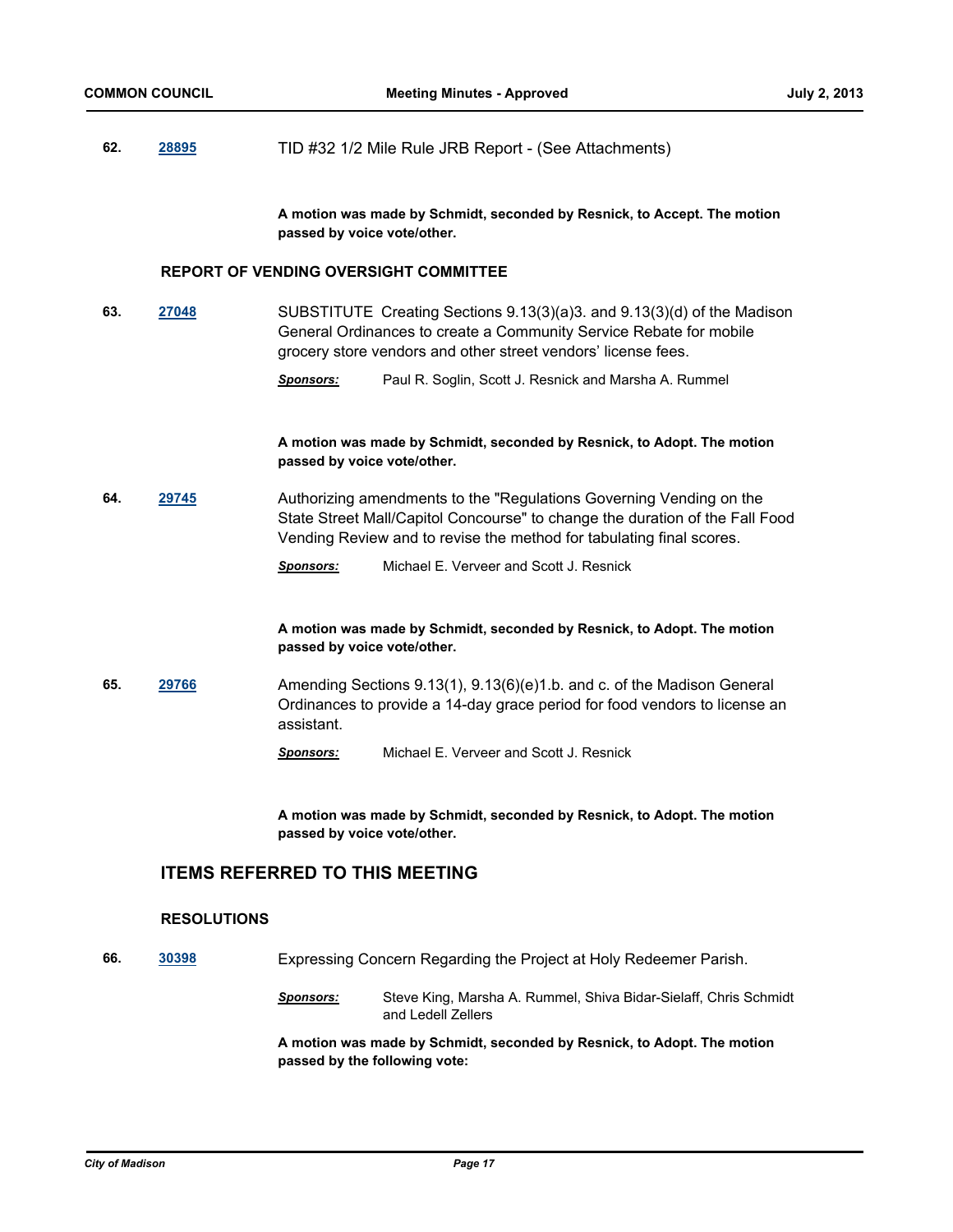|     |       |           | Aves: 15 - Ledell Zellers: Lauren Cnare: Shiva Bidar-Sielaff: Marsha A. Rummel:<br>Steve King; Scott J. Resnick; Maurice S. Cheeks; Chris Schmidt; Larry<br>Palm; Sue Ellingson; Denise DeMarb; Joseph R. Clausius; Anita Weier;<br>Matthew J. Phair and Paul R. Soglin |
|-----|-------|-----------|-------------------------------------------------------------------------------------------------------------------------------------------------------------------------------------------------------------------------------------------------------------------------|
|     |       |           | <b>Noes:</b> 3 - David Ahrens: Mark Clear and Lisa Subeck                                                                                                                                                                                                               |
|     |       |           | <b>Abstentions:</b> 2 - Michael E. Verveer and Paul E. Skidmore                                                                                                                                                                                                         |
|     |       |           | <b>Excused: 1 - John Strasser</b>                                                                                                                                                                                                                                       |
| 67. | 30562 |           | Keeping Asian Carp Out of the Great Lakes                                                                                                                                                                                                                               |
|     |       | Sponsors: | Paul R. Soglin, David Ahrens, Maurice S. Cheeks, Joseph R.<br>Clausius, Shiva Bidar-Sielaff, Mark Clear, Lauren Cnare, Denise<br>DeMarb, Sue Ellingson, Steve King, Larry Palm, Matthew J. Phair,<br>Scott J. Resnick. Marsha A. Rummel. Chris Schmidt. Paul E.         |

Skidmore, John Strasser, Lisa Subeck, Michael E. Verveer, Anita Weier and Ledell Zellers

**A motion was made by Schmidt, seconded by Resnick, to Adopt. The motion passed by voice vote/other.**

## **INTRODUCTION OF NEW BUSINESS FOR REFERRAL WITHOUT DEBATE**

## **ORDINANCES**

| 68. | 30692 |                                                                                                                                                                            | Amending Section 28.082 of the Madison General Ordinances to allow taxi<br>and limousine businesses in the Traditional Employment (TE) District.    |  |
|-----|-------|----------------------------------------------------------------------------------------------------------------------------------------------------------------------------|-----------------------------------------------------------------------------------------------------------------------------------------------------|--|
|     |       | Sponsors:                                                                                                                                                                  | Sue Ellingson                                                                                                                                       |  |
|     |       |                                                                                                                                                                            | A motion was made by Schmidt, seconded by Resnick, to Referred for Public<br>Hearing to the PLAN COMMISSION. The motion passed by voice vote/other. |  |
| 69. | 30711 | Amending Section 28.088(5)(a) of the Madison General Ordinances to<br>create an exception to the parking placement site standards for lots that are<br>20 acres or larger. |                                                                                                                                                     |  |
|     |       | <b>Sponsors:</b>                                                                                                                                                           | Joseph R. Clausius                                                                                                                                  |  |

**A motion was made by Schmidt, seconded by Resnick, to Referred for Public Hearing to the PLAN COMMISSION. The motion passed by voice vote/other.**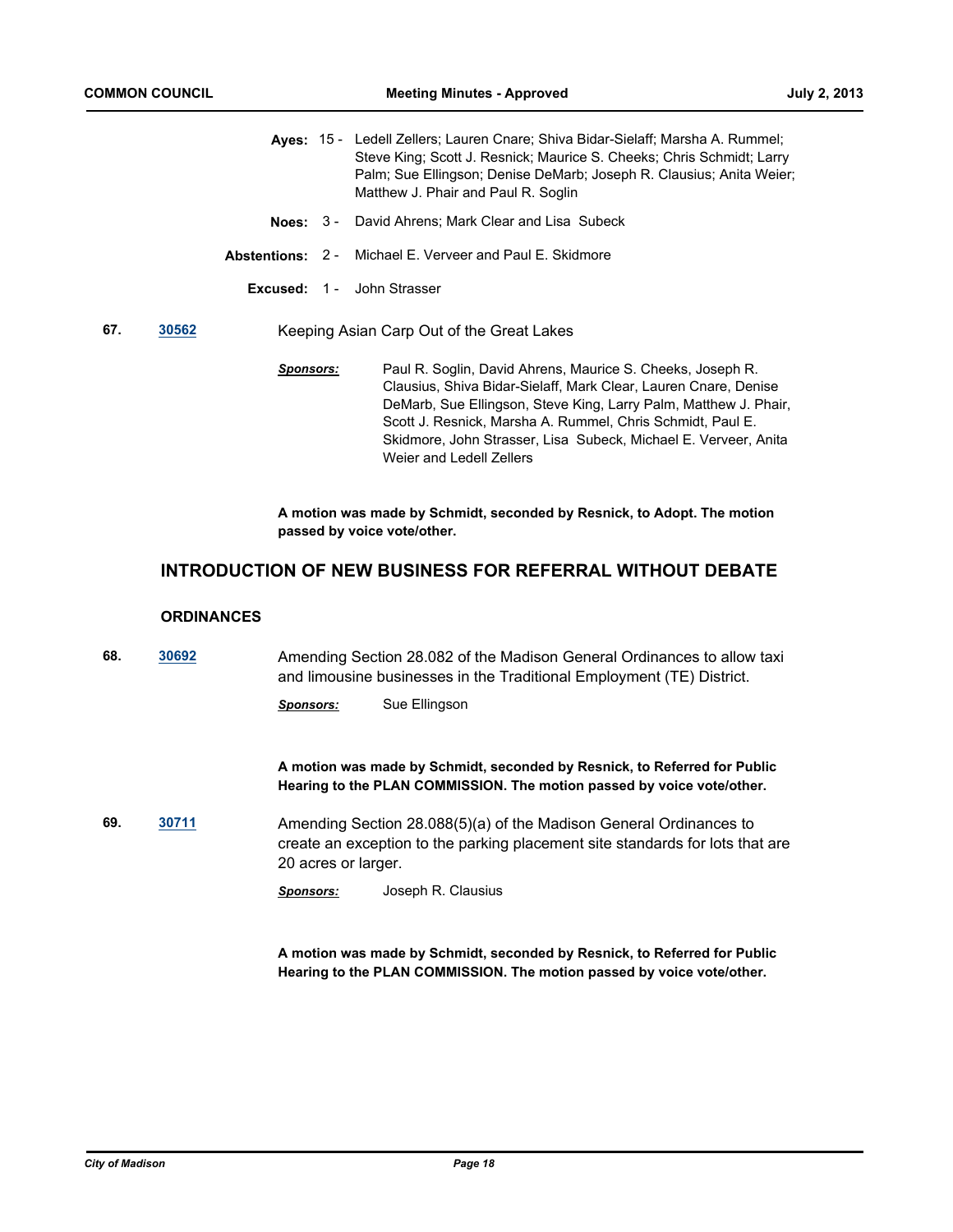**70. [30723](http://madison.legistar.com/gateway.aspx?m=l&id=/matter.aspx?key=33636)** Amending Sections 28.151, 28.211, 31.14, and 33.24 of the Madison General Ordinances to change the name of "Multi-Family Complex" to "Residential Building Complex" and to allow single family dwellings in such complexes.

*Sponsors:* Steve King, Scott J. Resnick and Ledell Zellers

**A motion was made by Schmidt, seconded by Resnick, to Referred for Public Hearing to the PLAN COMMISSION. The motion passed by voice vote/other.**

**71. [30724](http://madison.legistar.com/gateway.aspx?m=l&id=/matter.aspx?key=33637)** Amending Sections 28.072 and 28.151 of the Madison General Ordinances to prohibit ground-floor residential dwellings in locations within the Downtown and Urban Districts which the Downtown Plan recommends for non-residential uses.

*Sponsors:* Steve King, Scott J. Resnick and Ledell Zellers

**A motion was made by Schmidt, seconded by Resnick, to Referred for Public Hearing to the PLAN COMMISSION. The motion passed by voice vote/other.**

**72. [30729](http://madison.legistar.com/gateway.aspx?m=l&id=/matter.aspx?key=33642)** Creating Section 28.022 -- 00063 of the Madison General Ordinances rezoning property from TSS (Traditional Shopping Street) District to TR-C4 (Traditional Residential - Consistent District 4) District. Proposed Use: No Change; Map Correction. 13th Aldermanic District; 2802 Monroe Street.

*Sponsors:* Sue Ellingson

**A motion was made by Schmidt, seconded by Resnick, to Referred for Public Hearing to the PLAN COMMISSION. The motion passed by voice vote/other.**

**73. [30730](http://madison.legistar.com/gateway.aspx?m=l&id=/matter.aspx?key=33643)** Creating Section 28.022 -- 00064 of the Madison General Ordinances rezoning property from TSS (Traditional Shopping Street) District to TR-C4 (Traditional Residential - Consistent District 4) District. Proposed Use: No Change; Map Correction. 13th Aldermanic District; 666 Crandall Street.

*Sponsors:* Sue Ellingson

**A motion was made by Schmidt, seconded by Resnick, to Referred for Public Hearing to the PLAN COMMISSION. The motion passed by voice vote/other.**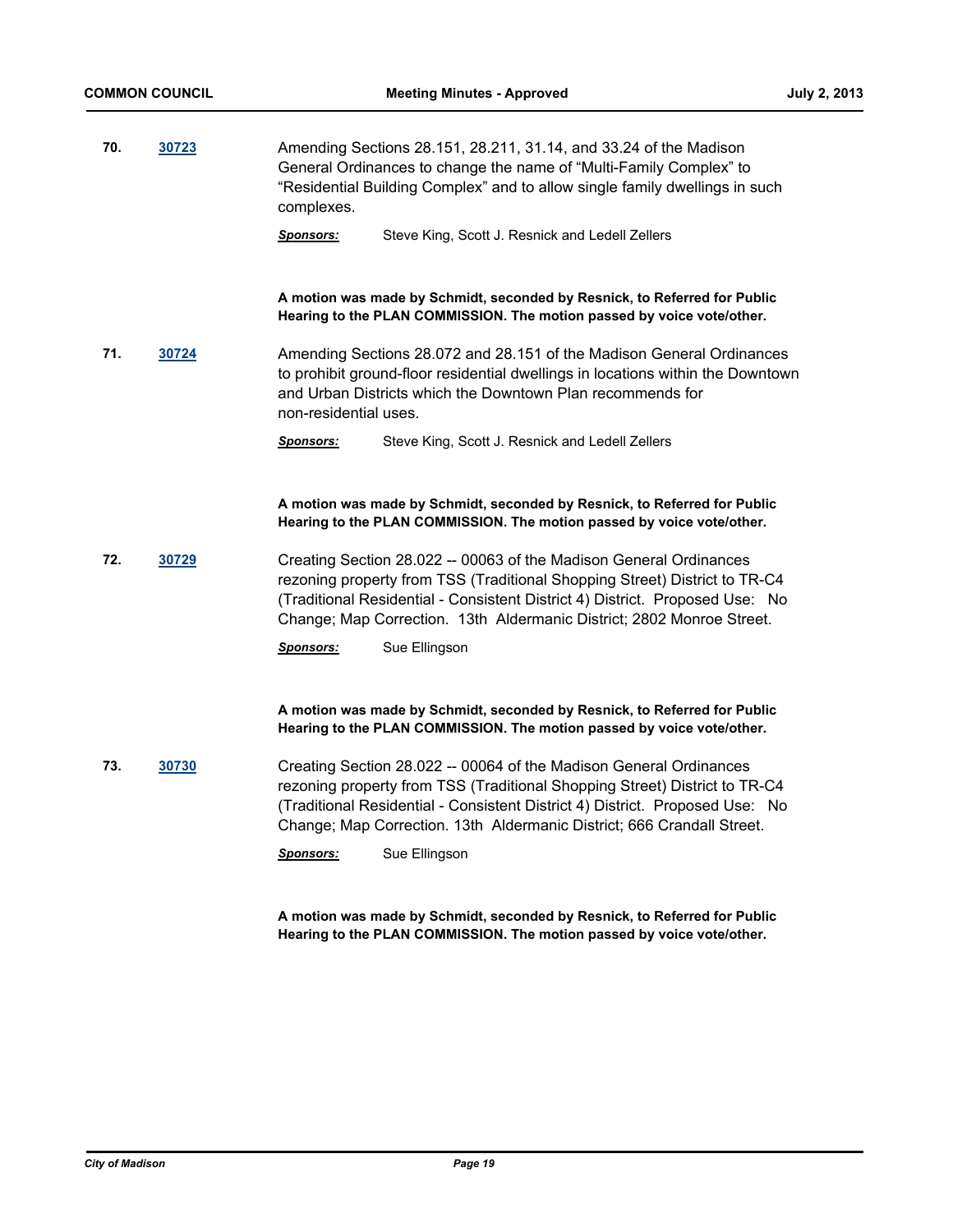**74. [30731](http://madison.legistar.com/gateway.aspx?m=l&id=/matter.aspx?key=33644)** SUBSTITUTE. Creating Section 28.022 -- 00065 of the Madison General Ordinances rezoning property from TSS (Traditional Shopping Street) District to TR-V1 (Traditional Residential - Varied 1) District. Proposed Use: No Change; Map Correction; 13th Aldermanic District; 2820 Monroe Street.

*Sponsors:* Sue Ellingson

**A motion was made by Schmidt, seconded by Resnick, to Referred for Public Hearing to the PLAN COMMISSION. The motion passed by voice vote/other.**

**75. [30736](http://madison.legistar.com/gateway.aspx?m=l&id=/matter.aspx?key=33648)** Creating Section 28.022 -- 00066 of the Madison General Ordinances rezoning property from TSS (Traditional Shopping Street) District to TR-C4 (Traditional Residential - Consistent District 4) District. Proposed Use: No Change; Map Correction. 13th Aldermanic District; 668 Pickford Street.

*Sponsors:* Sue Ellingson

**A motion was made by Schmidt, seconded by Resnick, to Referred for Public Hearing to the PLAN COMMISSION. The motion passed by voice vote/other.**

**76. [30737](http://madison.legistar.com/gateway.aspx?m=l&id=/matter.aspx?key=33649)** Creating Section 28.022 -- 00067 of the Madison General Ordinances rezoning property from TSS (Traditional Shopping Street) District to TR-C4 (Traditional Residential - Consistent District 4) District. Proposed Use: No Change; Map Correction. 13th Aldermanic District; 2902 Monroe Street.

*Sponsors:* Sue Ellingson

**A motion was made by Schmidt, seconded by Resnick, to Referred for Public Hearing to the PLAN COMMISSION. The motion passed by voice vote/other.**

**77. [30740](http://madison.legistar.com/gateway.aspx?m=l&id=/matter.aspx?key=33652)** Amending Sections 38.06(11)(a) and (12)(c) of the Madison General Ordinances to eliminate the capacity level for 21+ and 18+ entertainment venues.

*Sponsors:* Michael E. Verveer and Scott J. Resnick

**A motion was made by Schmidt, seconded by Resnick, to Referred to the ALCOHOL LICENSE REVIEW COMMITTEE. The motion passed by voice vote/other.**

#### **RESOLUTIONS**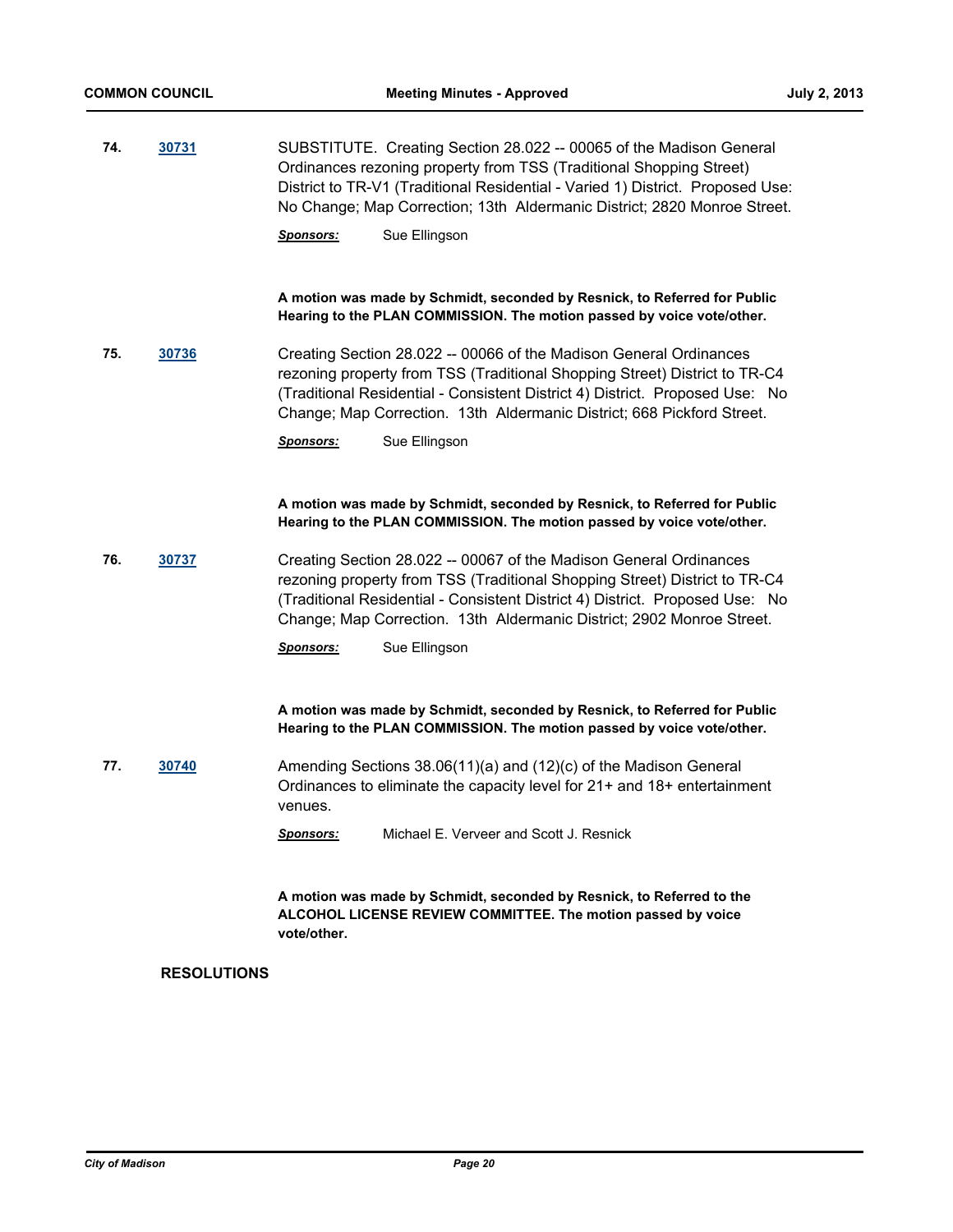| 78. | 30616 | Wisconsin. (13th AD)                   | Vacation/Discontinuance of a public alley from S Mills St to S Brooks St as<br>platted by Greenbush Addition to Madison, being located in part of the<br>Northwest one-quarter (1/4), of the Southeast one-quarter (1/4) of Section<br>23, Town 07 North, Range 09 East, City of Madison, Dane County, |
|-----|-------|----------------------------------------|--------------------------------------------------------------------------------------------------------------------------------------------------------------------------------------------------------------------------------------------------------------------------------------------------------|
|     |       | <u>Sponsors:</u>                       | Sue Ellingson                                                                                                                                                                                                                                                                                          |
|     |       | Additional referral to Plan Commission |                                                                                                                                                                                                                                                                                                        |
|     |       |                                        | A motion was made by Schmidt, seconded by Resnick, to Refer to the BOARD<br>OF PUBLIC WORKS. The motion passed by voice vote/other.                                                                                                                                                                    |
| 79. | 30623 | 2312-2314 Atwood Avenue.               | Authorizing the Mayor and City Clerk to execute a Lease with James G.<br>Montgomery for a portion of the City's East Rail Corridor located adjacent to                                                                                                                                                 |
|     |       | <u>Sponsors:</u>                       | Marsha A. Rummel                                                                                                                                                                                                                                                                                       |
|     |       |                                        | Additional referrals to: Board of Public Works, Plan Commission                                                                                                                                                                                                                                        |
|     |       |                                        | A motion was made by Schmidt, seconded by Resnick, to Refer to the BOARD<br>OF ESTIMATES. The motion passed by voice vote/other.                                                                                                                                                                       |
| 80. | 30649 |                                        | Approving a contract with the Village of Shorewood Hills for the City to<br>provide fire protection, medical services and prevention services.                                                                                                                                                         |
|     |       | <b>Sponsors:</b>                       | Paul R. Soglin, Shiva Bidar-Sielaff, Larry Palm, Paul E. Skidmore and<br>Chris Schmidt                                                                                                                                                                                                                 |
|     |       |                                        | A motion was made by Schmidt, seconded by Resnick, to Refer to the BOARD<br>OF ESTIMATES. The motion passed by voice vote/other.                                                                                                                                                                       |
| 81. | 30663 | Committee.                             | Approving the Request for Proposals (RFP) for the Judge Doyle Square<br>project and directing follow-up actions for the Judge Doyle Square                                                                                                                                                             |
|     |       | <u>Sponsors:</u>                       | Paul R. Soglin, Shiva Bidar-Sielaff and Michael E. Verveer                                                                                                                                                                                                                                             |
|     |       |                                        | A motion was made by Schmidt, seconded by Resnick, to Refer to the BOARD<br>OF ESTIMATES. The motion passed by voice vote/other.                                                                                                                                                                       |
| 82. | 30676 | enforcement initiatives                | Authorizing the Mayor, City Clerk and Chief of Police to apply for and accept<br>the FY 2013 Edward Byrne Memorial Justice Assistance Grant award in the<br>amount of \$103,161 and to utilize these funds to support several law                                                                      |
|     |       | <u>Sponsors:</u>                       | Paul R. Soglin                                                                                                                                                                                                                                                                                         |
|     |       |                                        |                                                                                                                                                                                                                                                                                                        |

**A motion was made by Schmidt, seconded by Resnick, to Refer to the BOARD OF ESTIMATES. The motion passed by voice vote/other.**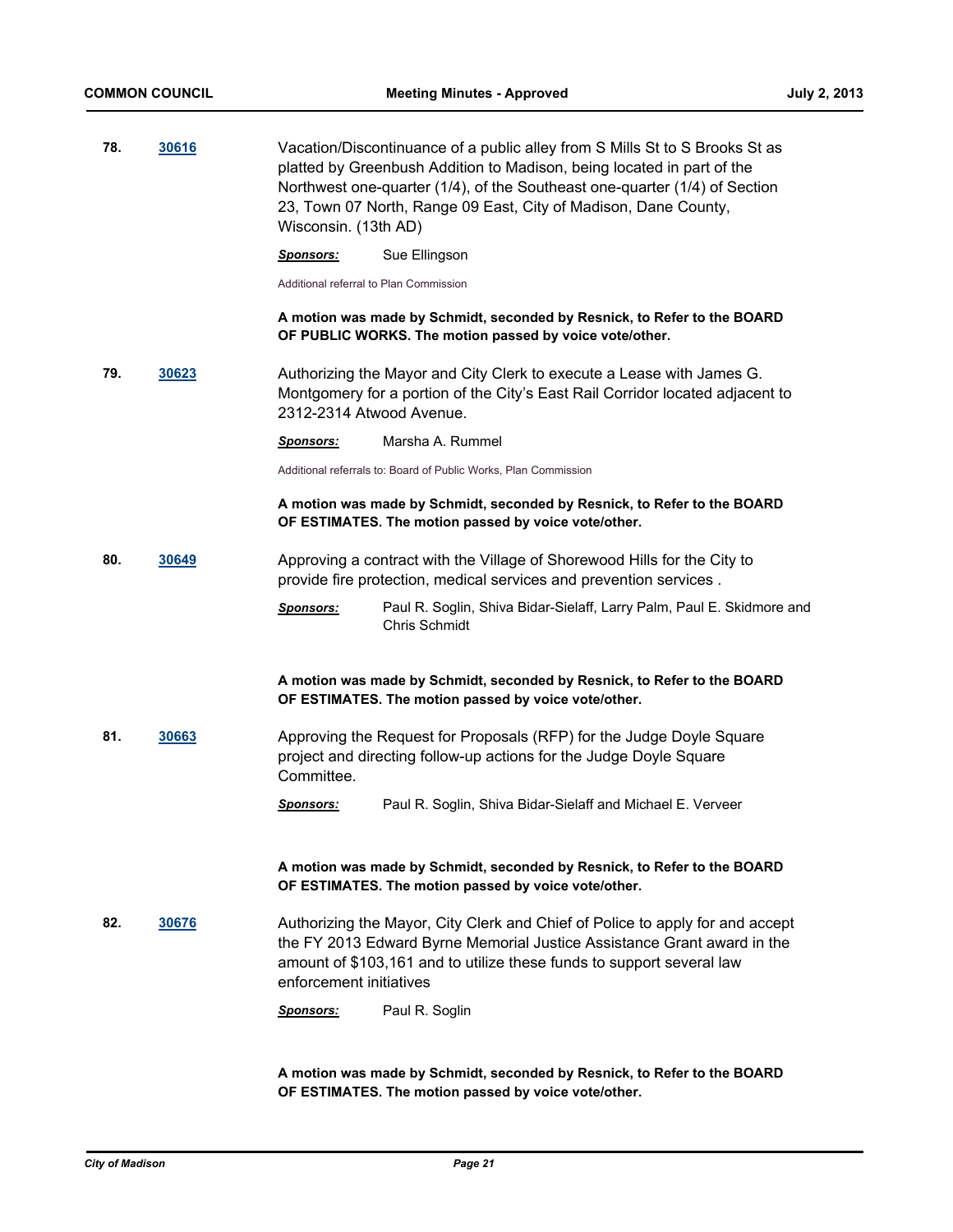| 83. | 30694 |                  | Amending the budgets of SR56 Housing Rehabilitation Services Fund and<br>SR51 Home-Buy Fund to transfer \$150,000 from SR56 Housing<br>Rehabilitation Services Fund to SR61 Homebuyer's Assistance Fund.                     |
|-----|-------|------------------|------------------------------------------------------------------------------------------------------------------------------------------------------------------------------------------------------------------------------|
|     |       | <u>Sponsors:</u> | Paul R. Soglin, Sue Ellingson and Scott J. Resnick                                                                                                                                                                           |
|     |       |                  | A motion was made by Schmidt, seconded by Resnick, to Refer to the BOARD<br>OF ESTIMATES. The motion passed by voice vote/other.                                                                                             |
| 84. | 30733 |                  | Authorizing the execution of a lease between the City of Madison and Kevin<br>Boehm providing for occupancy and maintenance of a City owned house and<br>park maintenance in Cherokee Conservation Park, 6098 N. Sherman Dr. |
|     |       | <u>Sponsors:</u> | Paul R. Soglin, Anita Weier, Mark Clear and Joseph R. Clausius                                                                                                                                                               |
|     |       |                  | Additional referral to Board of Park Commissioners                                                                                                                                                                           |
|     |       |                  | A motion was made by Schmidt, seconded by Resnick, to Refer to the BOARD<br>OF ESTIMATES. The motion passed by voice vote/other.                                                                                             |
| 85. | 30734 | Rd.              | Authorizing the execution of a lease between the City of Madison and<br>Charles Romines providing for occupancy and maintenance of a City owned<br>house and park maintenance in Owen Conservation Park. 6021 Old Sauk       |
|     |       | <u>Sponsors:</u> | Paul R. Soglin, Mark Clear and Joseph R. Clausius                                                                                                                                                                            |
|     |       |                  | Additional referral to Board of Park Commissioners                                                                                                                                                                           |
|     |       |                  | A motion was made by Schmidt, seconded by Resnick, to Refer to the BOARD<br>OF ESTIMATES. The motion passed by voice vote/other.                                                                                             |
| 86. | 30735 |                  | Approve Common Wealth Development's request to waive the 2013-2014<br>CDD Program Goals and Objectives loan-to-value ratio limit for the 2013 SW<br>Rental Acquisition & Rehab project.                                      |
|     |       | <u>Sponsors:</u> | Maurice S. Cheeks, Lauren Cnare and Matthew J. Phair                                                                                                                                                                         |
|     |       |                  | Additional referral to Community Block Development Committee                                                                                                                                                                 |
|     |       |                  | A motion was made by Schmidt, seconded by Resnick, to Refer to the BOARD<br>OF ESTIMATES. The motion passed by voice vote/other.                                                                                             |
| 87. | 30742 |                  | Authorizing the expenditure of the remaining \$132,000 of HUD/CARPC<br>funds for Madison Sustainability Commerce Center (MSCC) related<br>initiatives within the Capitol East District.                                      |
|     |       | <b>Sponsors:</b> | Larry Palm, Marsha A. Rummel and Ledell Zellers                                                                                                                                                                              |
|     |       |                  |                                                                                                                                                                                                                              |

**A motion was made by Schmidt, seconded by Resnick, to Refer to the BOARD OF ESTIMATES. The motion passed by voice vote/other.**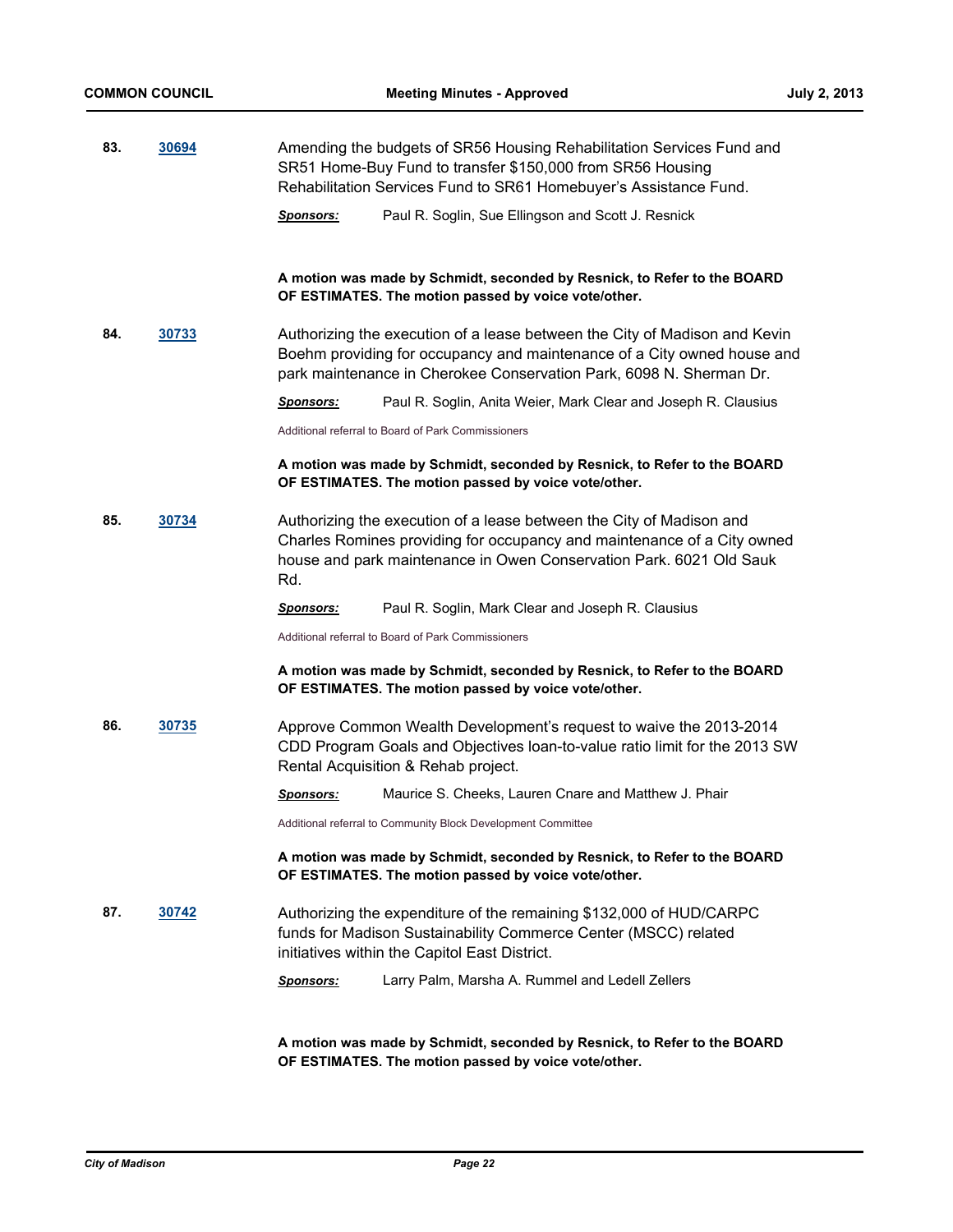**88. [30748](http://madison.legistar.com/gateway.aspx?m=l&id=/matter.aspx?key=33660)** Amending resolution Res-12-00648, Legistar No. 27220 changing the

|     |       | Oversight Committee. | composition of the Sustainable Madison Transportation Master Plan                                                                                                                                                                 |
|-----|-------|----------------------|-----------------------------------------------------------------------------------------------------------------------------------------------------------------------------------------------------------------------------------|
|     |       | <u>Sponsors:</u>     | Paul R. Soglin                                                                                                                                                                                                                    |
|     |       | Adopt 7/16/2013      |                                                                                                                                                                                                                                   |
|     |       |                      | A motion was made by Schmidt, seconded by Resnick, to Refer to a future<br>Meeting to Adopt to the COMMON COUNCIL and should be returned by<br>7/16/2013. The motion passed by voice vote/other.                                  |
| 89. | 30749 | City of Madison.     | Proclaiming September 29, 2013 as International Migratory Bird Day in the                                                                                                                                                         |
|     |       | Sponsors:            | Paul R. Soglin, Joseph R. Clausius, Mark Clear and Sue Ellingson                                                                                                                                                                  |
|     |       |                      | A motion was made by Schmidt, seconded by Resnick, to Refer to the BOARD<br>OF PARK COMMISSIONERS. The motion passed by voice vote/other.                                                                                         |
| 90. | 30750 |                      | Proclamation to declare the month of July as Parks and Recreation Month<br>and to recognize the benefits that Madison Parks provide for active and<br>passive recreational opportunities.                                         |
|     |       | Sponsors:            | Paul R. Soglin, Joseph R. Clausius and Mark Clear                                                                                                                                                                                 |
|     |       |                      | A motion was made by Schmidt, seconded by Resnick, to Refer to the BOARD<br>OF PARK COMMISSIONERS. The motion passed by voice vote/other.                                                                                         |
| 91. | 30752 | rental business.     | Authorizing the City to enter into an agreement with Pontoon Porch LLC<br>regarding the use of a City pier in Law Park for the operation of a pontoon                                                                             |
|     |       | <u>Sponsors:</u>     | Michael E. Verveer, Joseph R. Clausius, Mark Clear, John Strasser<br>and Shiva Bidar-Sielaff                                                                                                                                      |
|     |       |                      | Additional referal to Board of Estimates                                                                                                                                                                                          |
|     |       |                      | A motion was made by Schmidt, seconded by Resnick, to Refer to the BOARD<br>OF PARK COMMISSIONERS. The motion passed by voice vote/other.                                                                                         |
| 92. | 30754 |                      | To authorize the Mayor and City Clerk to enter into a Use Agreement<br>between the City of Madison and Madison Football Club, Inc. at Reindahl<br>Park for a period of 3 years with the possibility of two (2) one-year renewals. |
|     |       | Sponsors:            | Joseph R. Clausius and Mark Clear                                                                                                                                                                                                 |
|     |       |                      | Additional referral to Board of Estimates                                                                                                                                                                                         |
|     |       |                      | A motion was made by Schmidt, seconded by Resnick, to Refer to the BOARD<br>OF PARK COMMISSIONERS. The motion passed by voice vote/other.                                                                                         |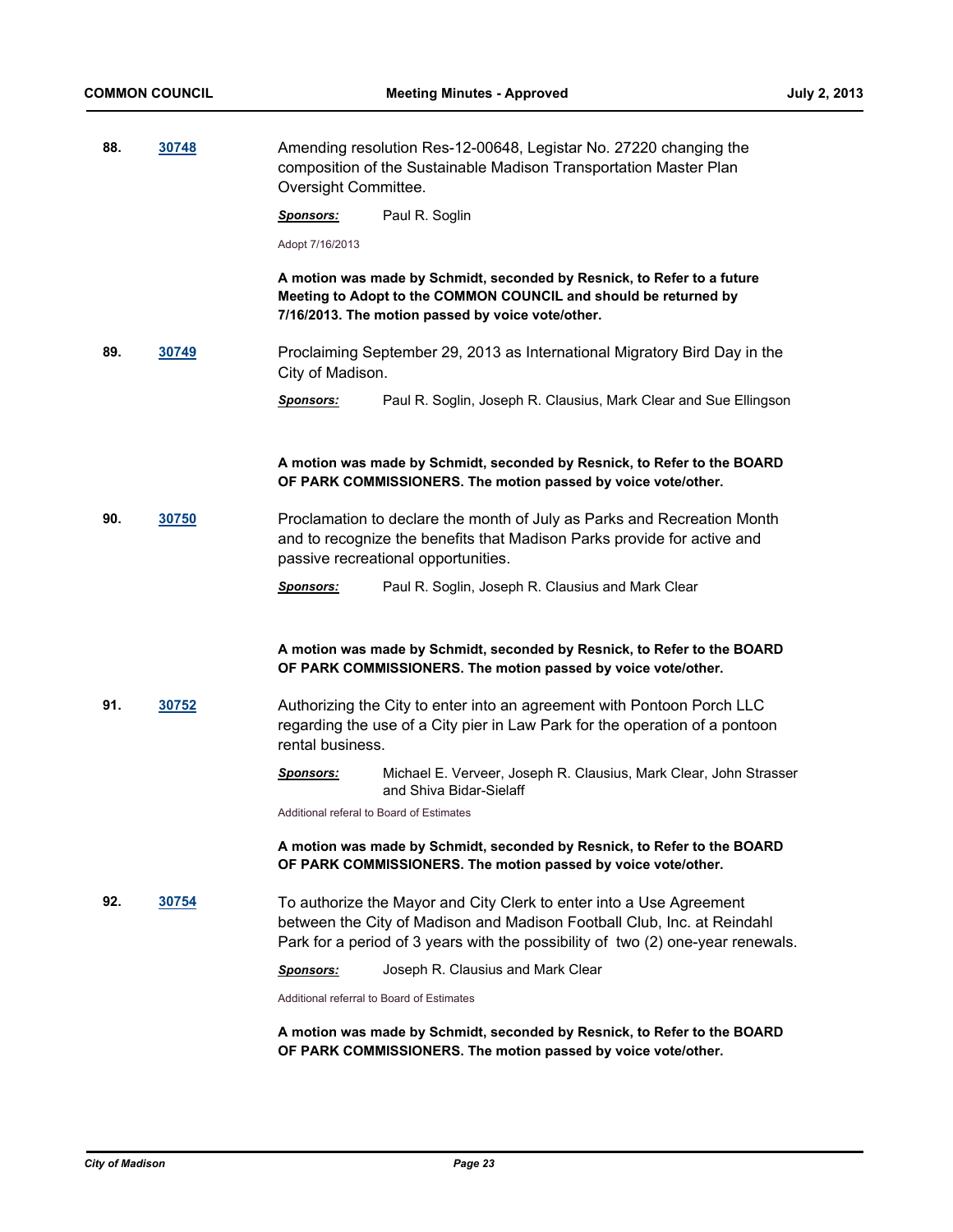**93. [30755](http://madison.legistar.com/gateway.aspx?m=l&id=/matter.aspx?key=33668)** To authorize the Mayor and City Clerk to enter into an Operating Agreement between the City of Madison and Robert Krebs, d/b/a The Madison Sailing Center. at Warner Park for a period of 3 years with the possibility of two (2) one-year renewals.

*Sponsors:* Joseph R. Clausius and Mark Clear

Additional referral to Board of Estimates

**A motion was made by Schmidt, seconded by Resnick, to Refer to the BOARD OF PARK COMMISSIONERS. The motion passed by voice vote/other.**

**94. [30758](http://madison.legistar.com/gateway.aspx?m=l&id=/matter.aspx?key=33671)** Authorizing the Mayor and the City Clerk to amend the 2011 Free Rides Sponsorship Agreement between the City and MillerCoors, LLC in order to accept a financial donation from MillerCoors and add an additional free ride event date of August 31, 2013 from 3:00 PM to end of service.

*Sponsors:* Chris Schmidt

Additional referral to Board of Estimates

**by voice vote/other.**

**A motion was made by Schmidt, seconded by Resnick, to Refer to the TRANSIT AND PARKING COMMISSION. The motion passed by voice vote/other.**

#### **LICENSES**

| 95. | 30704 | Public Hearing - New License<br>Lake Management LLC . dba BP Gas Station<br>2801 Atwood Ave • Agent: Shariff Syed<br>Class A Beer<br>Aldermanic District 6 (Alder Rummel) • Police Sector 602                                                                                             |
|-----|-------|-------------------------------------------------------------------------------------------------------------------------------------------------------------------------------------------------------------------------------------------------------------------------------------------|
|     |       | A motion was made by Schmidt, seconded by Resnick, to Refer For Public<br>Hearing to the ALCOHOL LICENSE REVIEW COMMITTEE. The motion passed<br>by voice vote/other.                                                                                                                      |
| 96. | 30707 | Public Hearing - New License<br>Fresh City Market LLC . dba Fresh Madison Market<br>703 University Ave • Agent: Jeffrey Maurer • Estimated Capacity: 49<br>Class B Beer & Class C Wine • 5% alcohol, 95% food<br>Aldermanic District 8 (Alder Resnick) • Police Sector 402 • Density Area |
|     |       | A motion was made by Schmidt, seconded by Resnick, to Refer For Public<br>Hearing to the ALCOHOL LICENSE REVIEW COMMITTEE. The motion passed                                                                                                                                              |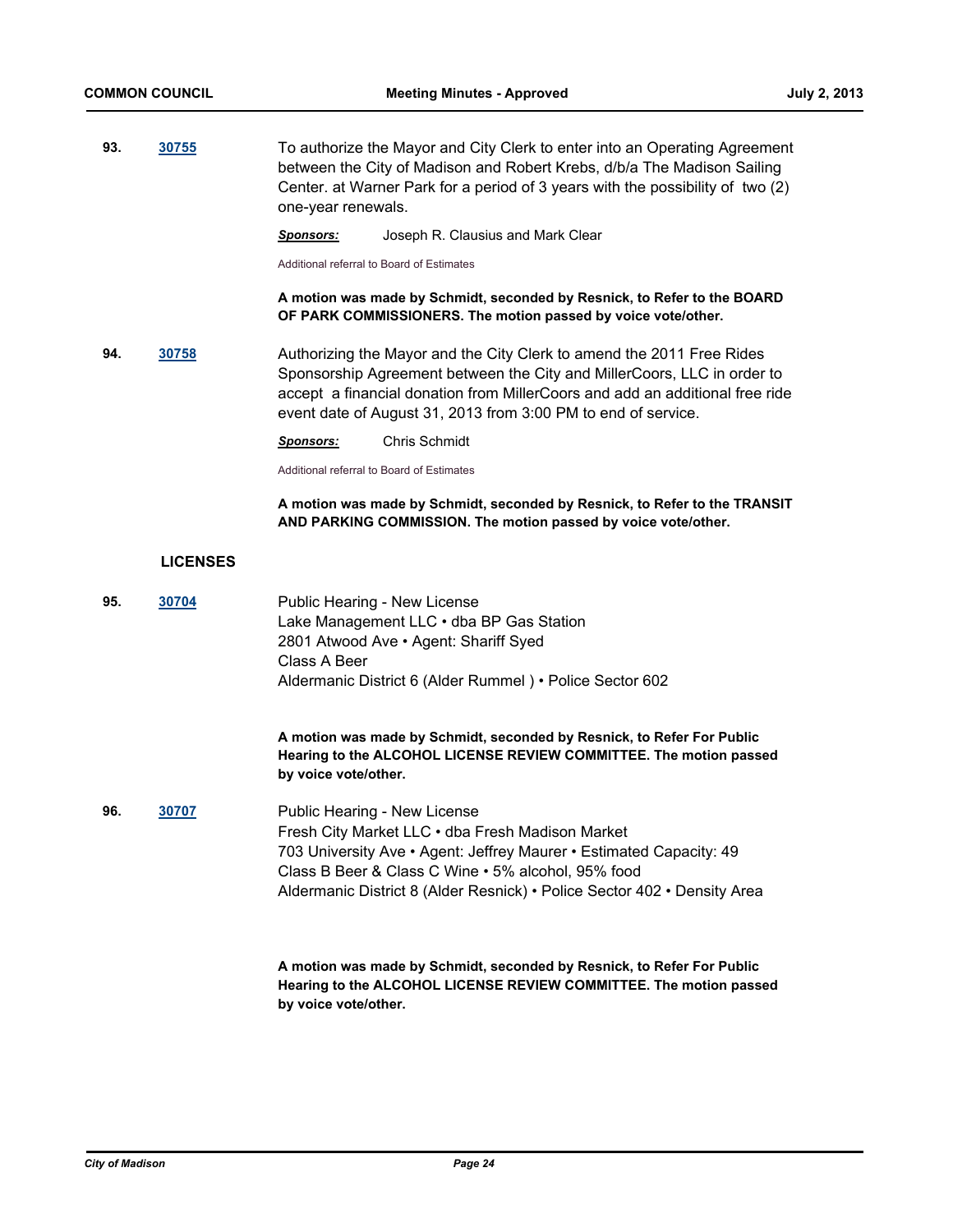| 97. | 30708 | Public Hearing - Transfer of Licensed Premise<br>Matterhorn Ventures Group . dba Roast Public House<br>Old Address: 529 State St . New Address: 558 State St<br>Agent: Henry Anschauer • Estimated Capacity: 150<br>Class B Combination Liquor & Beer • 37.5% alcohol, 62.5% food<br>Aldermanic District 2 (Alder Zellers) • Police Sector 403 • Density Area |
|-----|-------|---------------------------------------------------------------------------------------------------------------------------------------------------------------------------------------------------------------------------------------------------------------------------------------------------------------------------------------------------------------|
|     |       | A motion was made by Schmidt, seconded by Resnick, to Refer For Public<br>Hearing to the ALCOHOL LICENSE REVIEW COMMITTEE. The motion passed<br>by voice vote/other.                                                                                                                                                                                          |
| 98. | 30709 | Public Hearing - New License<br>Red Zone of Madison Inc • dba The Red Zone<br>1212 Regent St · Agent: Ricky L. Imhoff · Estimated Capacity: 625<br>Class B Combination Liquor & Beer • 60% alcohol, 20% food, 20% other<br>Aldermanic District 8 (Alder Resnick) • Police Sector 402                                                                          |
|     |       | A motion was made by Schmidt, seconded by Resnick, to Refer For Public<br>Hearing to the ALCOHOL LICENSE REVIEW COMMITTEE. The motion passed<br>by voice vote/other.                                                                                                                                                                                          |
| 99. | 30710 | Public Hearing - New License<br>Bolla Inc • dba Maharana Restaurant<br>1707 Thierer Rd • Agent: Gupreet Singh • Estimated Capacity: 99<br>Class B Combination Liquor & Beer • 10% alcohol, 90% food<br>Aldermanic District 17 (Alder Clausius) • Police Sector 631                                                                                            |
|     |       | A motion was made by Schmidt, seconded by Resnick, to Refer For Public<br>Hearing to the ALCOHOL LICENSE REVIEW COMMITTEE. The motion passed<br>by voice vote/other.                                                                                                                                                                                          |

## **PRESENTATION OF CLAIMS AGAINST THE CITY OF MADISON**

## **CLAIMS - REFER TO RISK MANAGER**

**100. [30604](http://madison.legistar.com/gateway.aspx?m=l&id=/matter.aspx?key=33511)** NOTICE OF CLAIM - E. Ryberg, Habush Habush & Rottier, attorney for K. Kriewald - personal injury - amount to be determined.

#### **This Claim was Referred to the Risk Manager**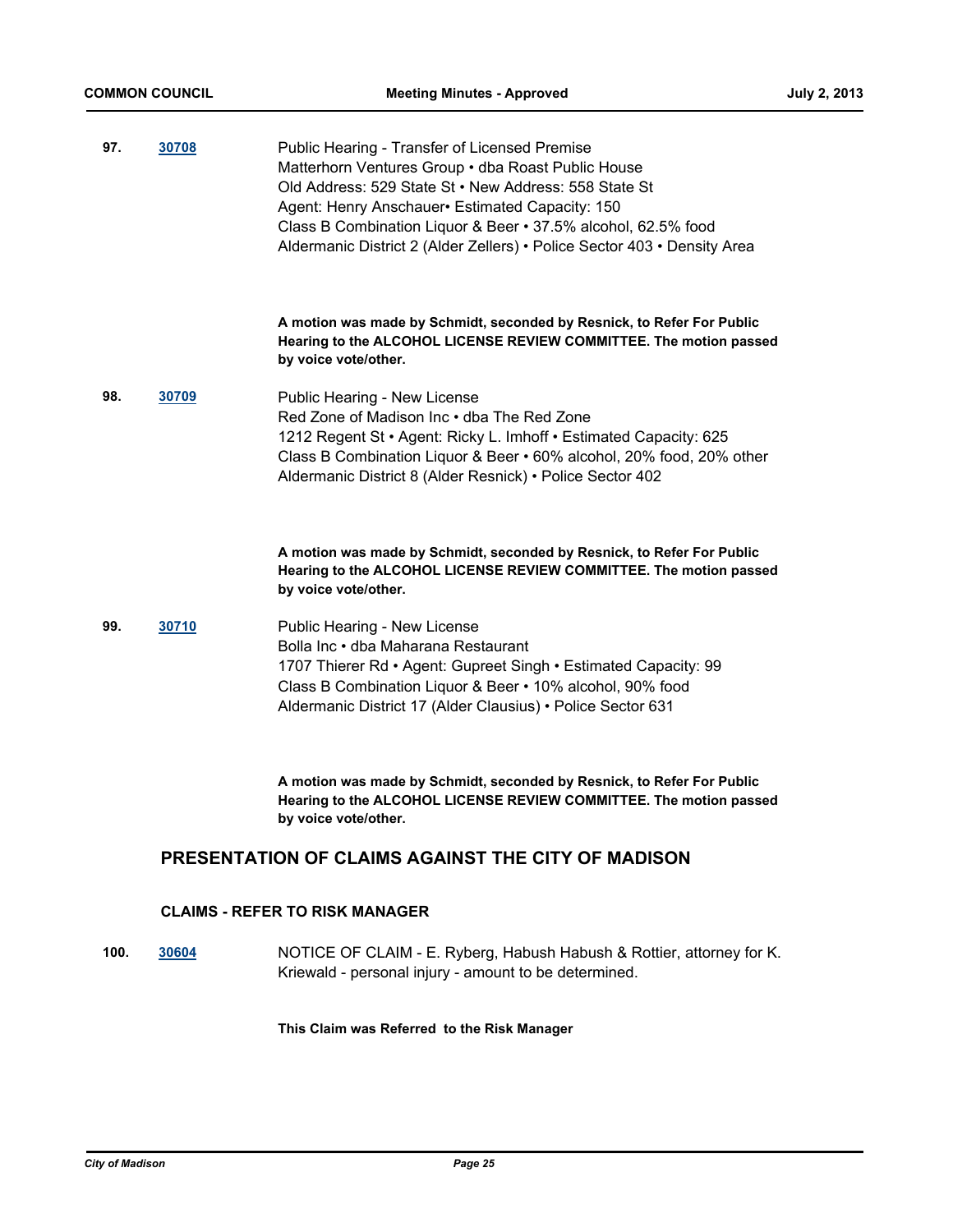| 101. | 30625 | A. Jammeh - vehicle damage - \$4,354.17.                                                                                                 |
|------|-------|------------------------------------------------------------------------------------------------------------------------------------------|
|      |       | A motion was made to Referred to the Risk Manager.                                                                                       |
| 102. | 30636 | NOTICE OF CLAIM - J. Fondell - vehicle damage - amount greater than<br>\$1.00.                                                           |
|      |       | This Claim was Referred to the Risk Manager                                                                                              |
| 103. | 30637 | NOTICE OF CLAIM - L. Luebke - vehicle damage - amount to be<br>determined.                                                               |
|      |       | This Claim was Referred to the Risk Manager                                                                                              |
| 104. | 30639 | E. Rodriguez, USAA Casualty Insurance Company, for M. Hanson - vehicle<br>damage - \$3,625.24.                                           |
|      |       | This Claim was Referred to the Risk Manager                                                                                              |
| 105. | 30672 | J. Johnson - property loss - \$3.50.                                                                                                     |
|      |       | This Claim was Referred to the Risk Manager                                                                                              |
| 106. | 30674 | J. Wells, SupraNet Communications, Inc. - property damage - \$10,620.39.                                                                 |
|      |       | This Claim was Referred to the Risk Manager                                                                                              |
| 107. | 30677 | NOTICE OF CIRCUMSTANCE: R. Harmeyer, Ron Harmeyer Law Office<br>LLC for Sherman Plaza, Inc. - property damage - amount to be determined. |
|      |       | This Claim was Referred to the Risk Manager                                                                                              |
| 108. | 30693 | J. Pasdo - vehicle damage - \$500.00.                                                                                                    |
|      |       | This Claim was Referred to the Risk Manager                                                                                              |
| 109. | 30743 | C. Hackett, Allstate Property and Casualty Ins. Co., for T. Herrick - vehicle<br>damage - \$1,115.56.                                    |

**This Claim was Referred to the Risk Manager**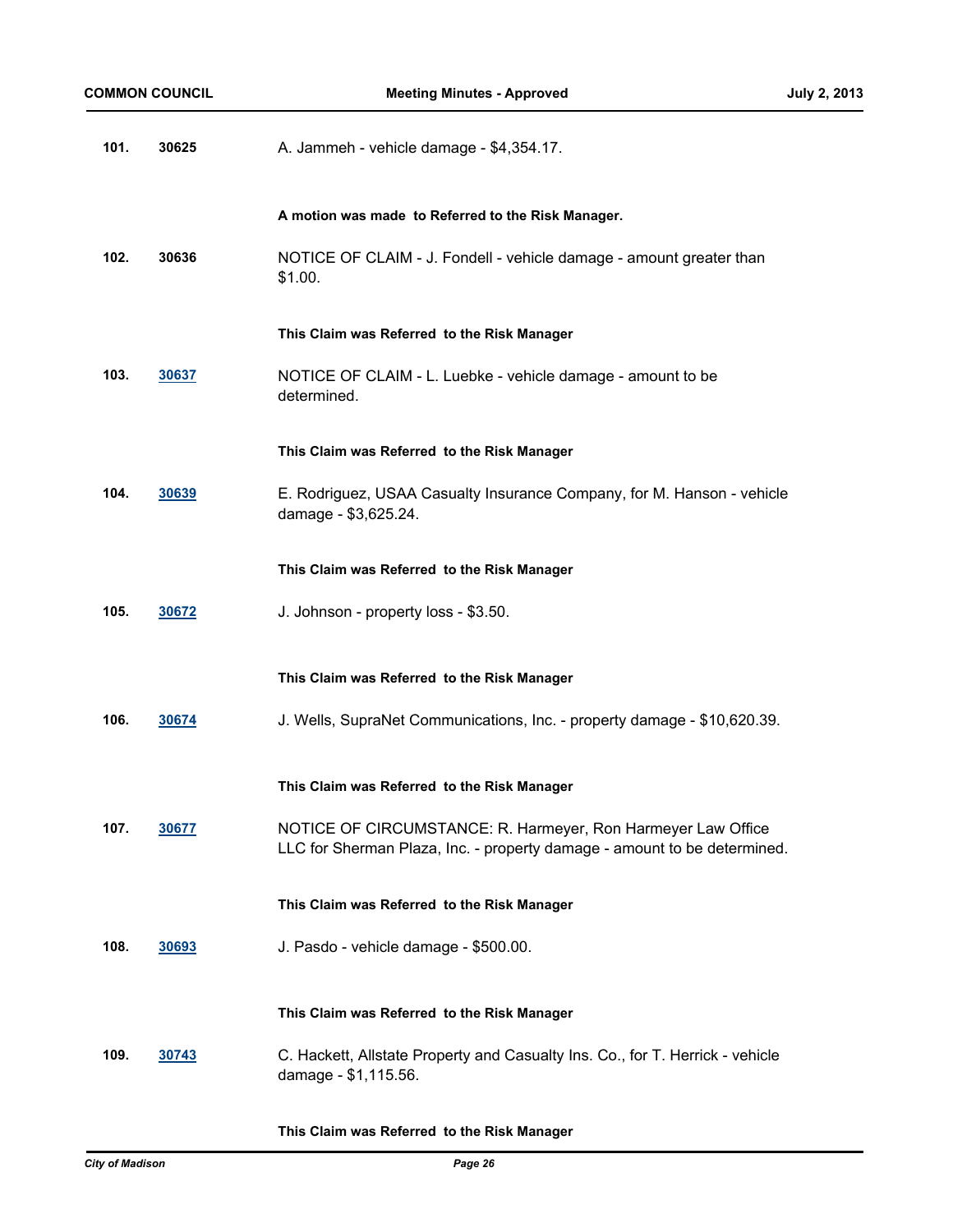| 110. | 30744                                                                                                                            | Ian A.J. Pitz, Michael, Best & Friedrich LLP, attorney for K. Mollenhoff and D.<br>Cain - property damage - \$221,590.32. |  |
|------|----------------------------------------------------------------------------------------------------------------------------------|---------------------------------------------------------------------------------------------------------------------------|--|
|      |                                                                                                                                  | This Claim was Referred to the Risk Manager                                                                               |  |
| 111. | 30746                                                                                                                            | L. Weber and A. L. Mares - property damage - \$61.11.                                                                     |  |
|      |                                                                                                                                  | This Claim was Referred to the Risk Manager                                                                               |  |
| 112. | 30747                                                                                                                            | L. Engelberger - vehicle damage - \$4,956.05.                                                                             |  |
|      |                                                                                                                                  | This Claim was Referred to the Risk Manager                                                                               |  |
|      | THE FOLLOWING ITEMS WERE INTRODUCED FROM THE FLOOR AT THE LAST<br>COMMON COUNCIL MEETING AND ARE ON THIS AGENDA PURSUANT TO SEC. |                                                                                                                           |  |

2.05(1)(B), MGO, SOLELY FOR THE PURPOSE OF ADDING ADDITIONAL REFERRALS. **113. [30635](http://madison.legistar.com/gateway.aspx?m=l&id=/matter.aspx?key=33543)** Establishing a 2013 Emerging Opportunities Fund process and directing the

- City Attorney to draft ordinance changes to create an ongoing annual Emerging Opportunities Fund process and amending the 2013 operating budget of the Community Development Division to provide an additional \$200,000 in expenditure authority.
	- *Sponsors:* Shiva Bidar-Sielaff, Lauren Cnare, Matthew J. Phair, Scott J. Resnick, Chris Schmidt, Lisa Subeck, Paul R. Soglin, David Ahrens, John Strasser, Steve King, Ledell Zellers, Maurice S. Cheeks, Paul E. Skidmore, Mark Clear, Michael E. Verveer and Marsha A. Rummel
- **114. [30641](http://madison.legistar.com/gateway.aspx?m=l&id=/matter.aspx?key=33552)** Amending Sections 8.24(1)(ee) and (ff) of the Madison General Ordinances to permanently ban alcohol from Olbrich Park and Reindahl Park.
	- *Sponsors:* Joseph R. Clausius

## **ADDENDUM**

#### **LATE ITEMS**

**115. [29869](http://madison.legistar.com/gateway.aspx?m=l&id=/matter.aspx?key=32741)** Approving a contract extension of up to 3 months with the City for the Fire Department to provide regional hazardous materials team services for the State of Wisconsin, Department of Military Affairs, Division of Emergency Management.

*Sponsors:* Paul E. Skidmore

**A motion was made by Schmidt, seconded by Resnick, to Adopt Under Suspension of Rules 2.04, 2.05, 2.24, and 2.25. The motion passed by voice vote/other.**